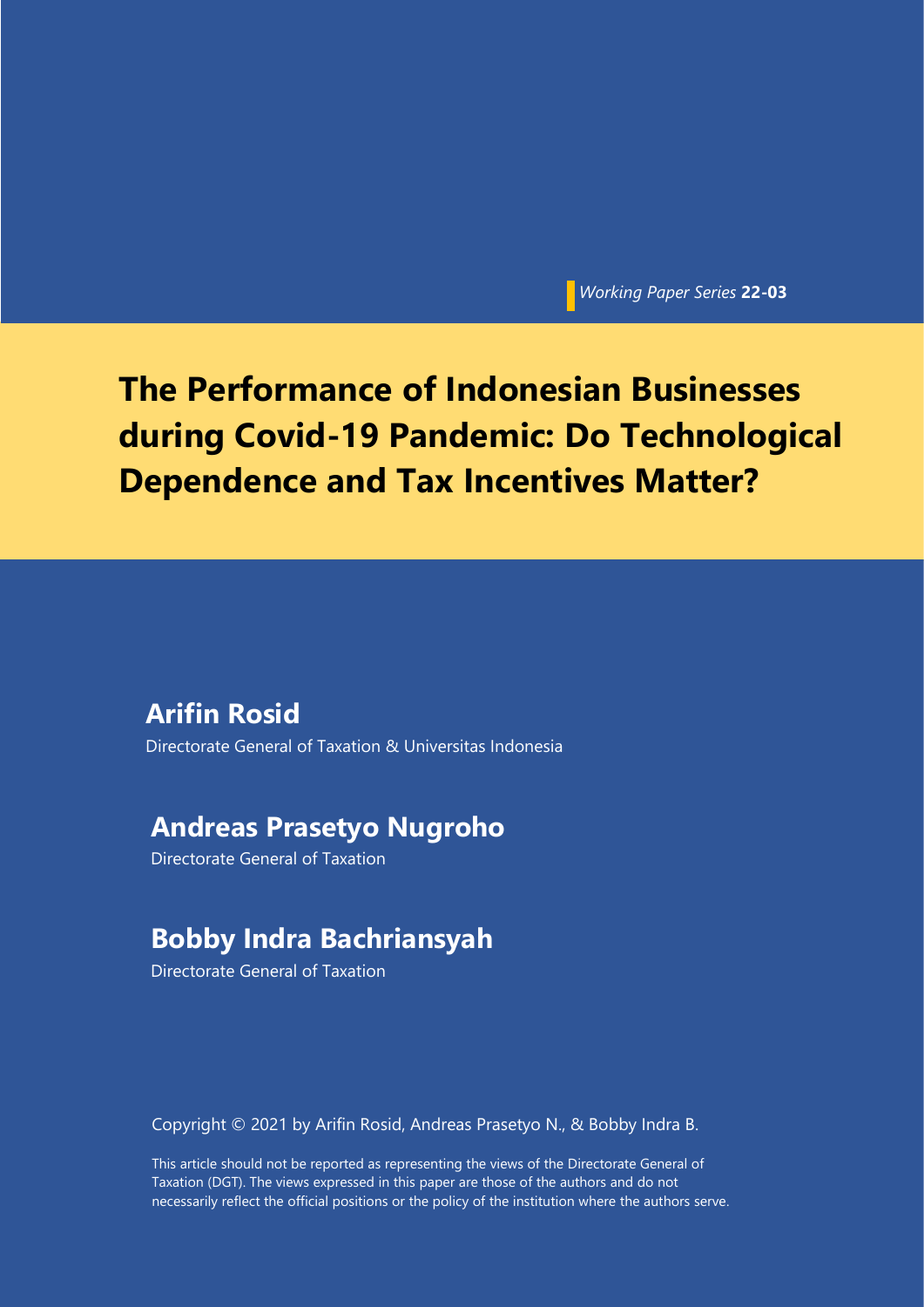# **The Performance of Indonesian Businesses during Covid-19 Pandemic: Do Technological Dependence and Tax Incentives Matter?**

Arifin Rosid<sup>®</sup> *Directorate General of Taxation & Universitas Indonesia*

Andreas Prasetyo Nugroho *Directorate General of Taxation*

## Bobby Indra Bachriansyah

*Directorate General of Taxation*

Copyright © 2022 by Arifin Rosid, Andreas Prasetyo Nugroho, & Bobby Indra Bachriansyah.

*Working papers are in draft form. This working paper is distributed for purposes of comment and discussion only. It may not be reproduced without permission of the copyright holder. Copies of working papers are available from the author.*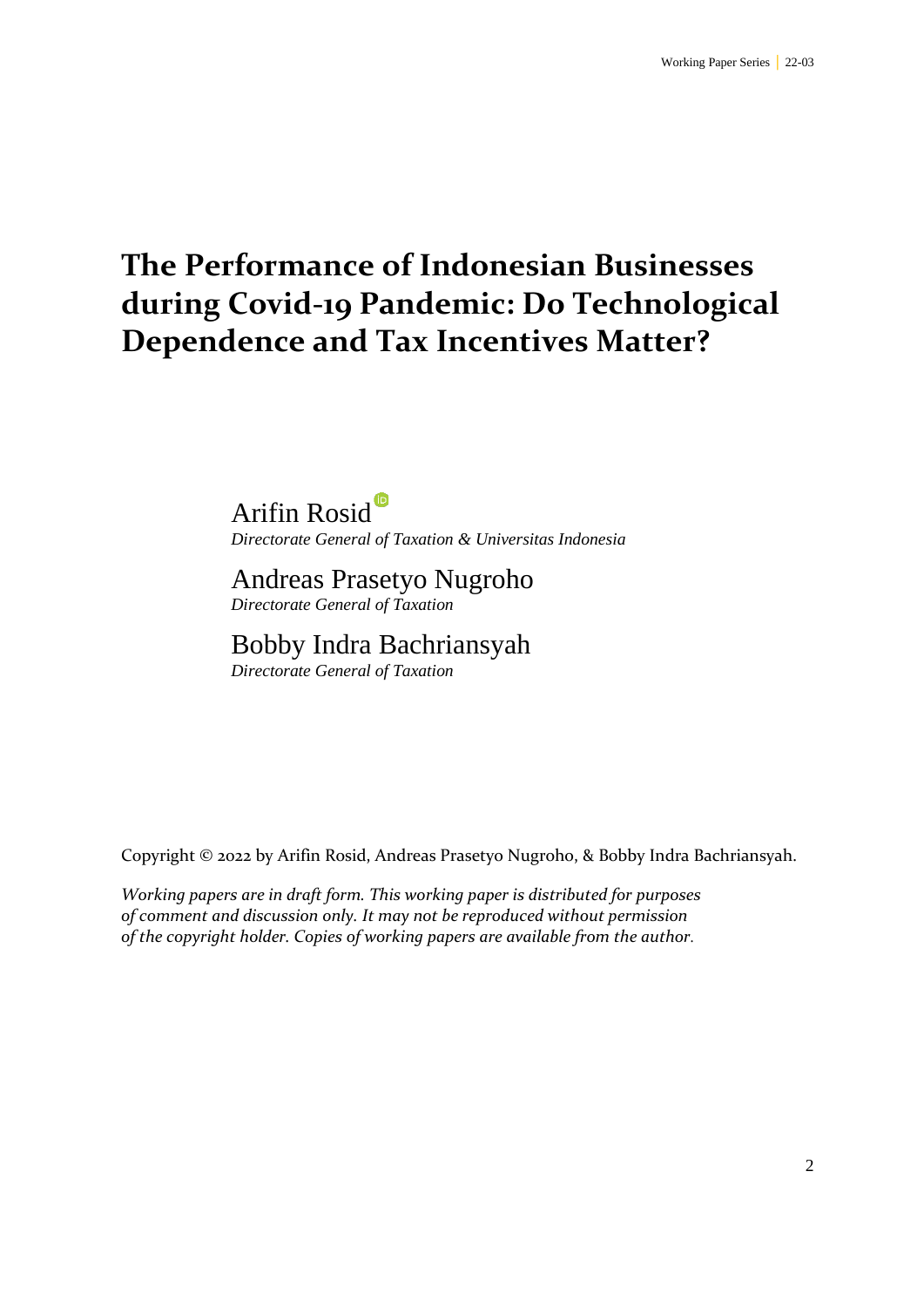# Business performance during Covid-19 pandemic: Do technological dependence and tax incentives matter?

Arifin Rosid,<sup>1</sup><sup>\*</sup>\*\* Andreas Prasetyo Nugroho<sup>\*\*</sup> and Bobby Indra Bachriansyah<sup>\*\*</sup>

#### *Abstract*

No previous study in emerging economies has investigated the impact of technological dependence on business performance during the Covid-19 pandemic. Moreover, no detailed analysis has been conducted to study the link between the utilisation of tax incentives and business performance during these unprecedented times. Based on nationwide survey data comprising 12,361 Indonesian businesses, this study examines the association between technological dependence, tax incentives, and business performance. This paper reveals strong empirical evidence indicating information technology and tax incentives have facilitated Indonesian businesses to be more resilient during the pandemic. While demonstrating the role of tax incentives in supporting business resiliency, the finding implies that the Indonesian government needs to accelerate the expansion of digital infrastructure across the nation and encourage nontechnology-based businesses to reap the benefit of adopting information technology. These results can be used to compare with those from other emerging economies or developed countries.

Lecturer, Department of Accounting, Faculty of Economics and Business, Universitas Indonesia

<sup>&</sup>lt;sup>\*\*</sup> Senior Tax officer, Directorate General of Taxation, Ministry of Finance of the Republic of Indonesia. The survey data used in this work is part of monitoring and evaluation program by Revenue Working Group, National Economic Recovery Program (Pokja Penerimaan PEN), chaired by Assistance to the Minister of Finance for Tax Compliance, Yon Arsal, Ph.D. Any opinions, findings and conclusions or recommendations expressed in this material are those of the authors and do not reflect the views of the institutions where the authors serve.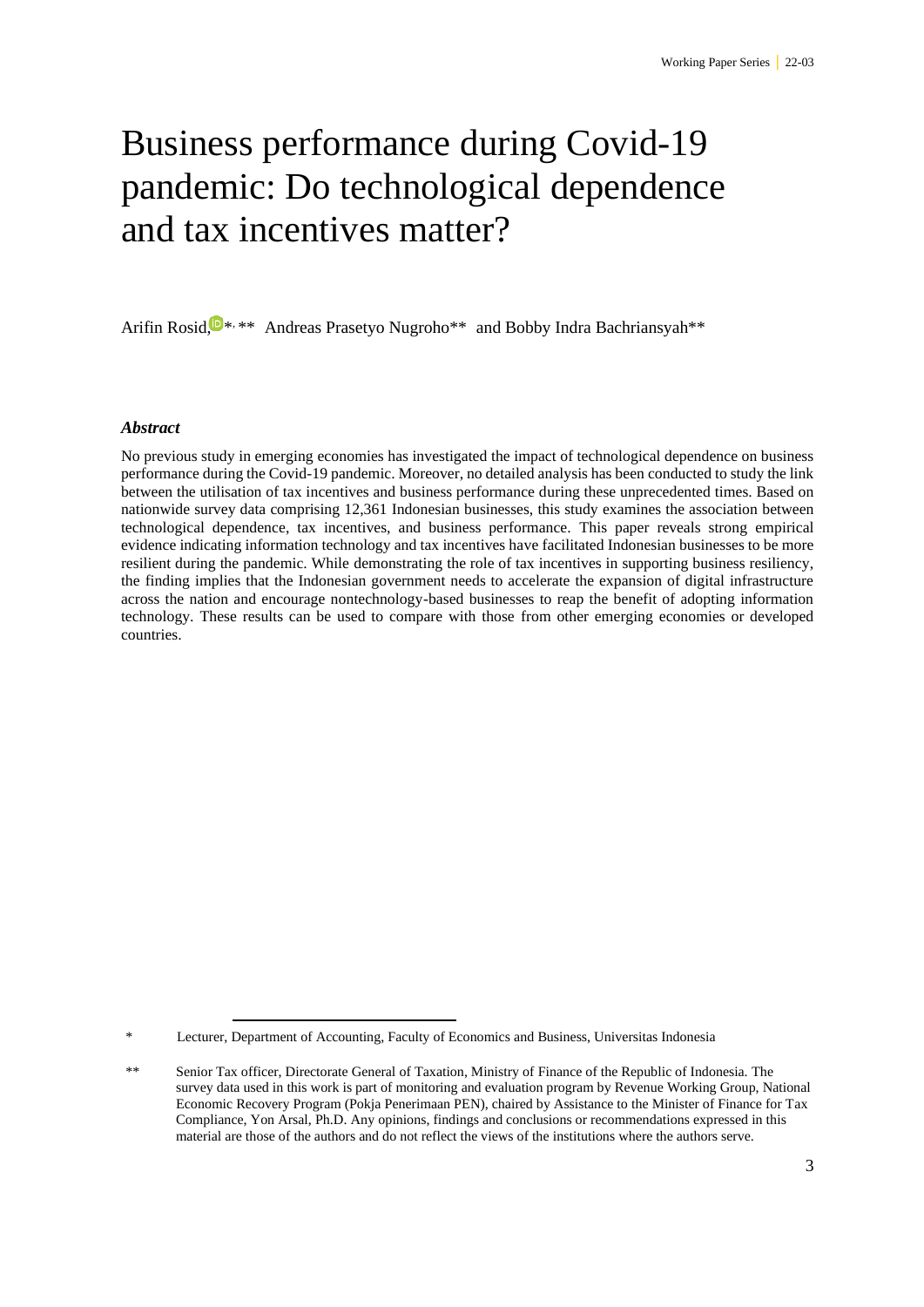#### **1. INTRODUCTION**

The role of information technology (IT) as a company's key success factor has become a topic of debate among researchers (Breznik, 2012). This is indicated by the existence of some research results that support IT is a source of competitive advantage for a company. Other studies have shown that IT is not a source of competitive advantage. This is because the adoption of IT is not necessarily under the concept of competitive advantage, namely the existence of uniqueness. On the other hand, some studies conclude that information technology investment harms company performance (Breznik, 2012).

A study conducted in South Africa found that disruptive technology has an impact on the success of micro-small-medium-enterprises (MSMEs) (Chishakwe & Smith, 2012). The reason is technology has changed the way a business operates. The results of this study are in line with prior research results which show the presence of IT in creating a competitive advantage both in terms of cost and differentiation (Porter & Millar, 1985). Several studies have highlighted the benefit of the adoption of information technology for the performance of large businesses (Kneller  $&$  Timmis, 2016; Bertschek & Niebel, 2016; Fernandes et al., 2019). In particular, the use of information technology has been linked to increased labour productivity and company growth (Clarke et al., 2015).

The adoption of information technology has the potential to maintain business performance. Tzokas et al (2015) concluded that the company's ability to recognize new information, then assimilate that information, and apply it to increase commercial goals—commonly referred to as absorption capacity—leads to better performance in terms of new product development, performance market, and profitability. Unfortunately, little evidence is available concerning the role of information technology in a sustainable competitive advantage in emerging economies.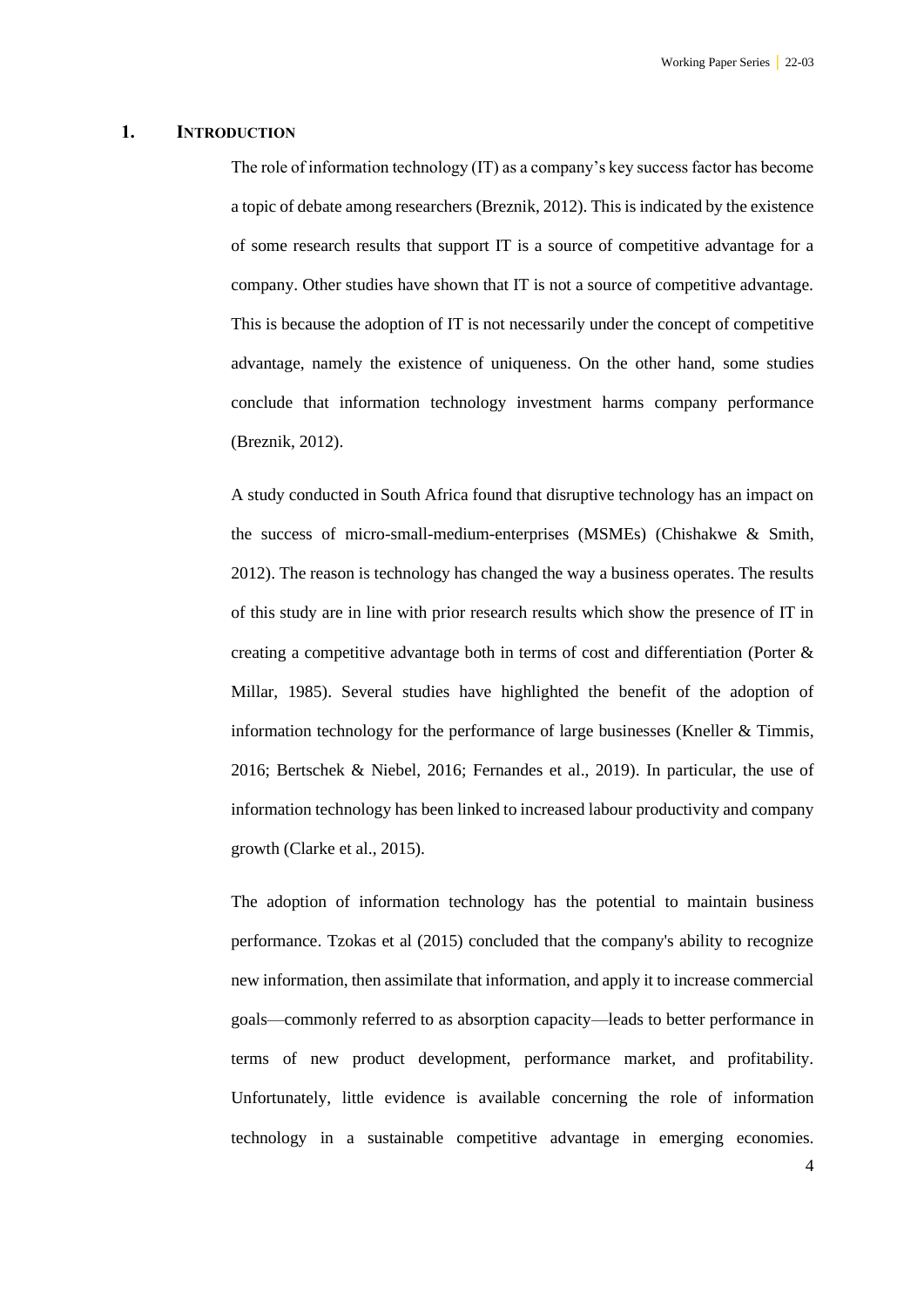Competitive advantage is not only necessary in business-as-usual conditions. In the time of the pandemic, a sustainable competitive advantage can be a determining factor for businesses in dealing with the declines caused by the pandemic. However, there are no studies that show whether this sustainability will continue during times of crisis such as the Covid-19 pandemic where shocks hit the global economy. Therefore, the goal of this study is to provide some empirical evidence on the fundamental question as to the impact of technological dependence in supporting businesses' resiliency during the pandemic.

By using the level of use of information technology as an indicator of a company's competitive advantage, this study attempts to shed some light on whether the use of information technology plays a vital role in businesses performance in Indonesia. In this sense, an official report by Statistics Indonesia (2020) stated that accommodation and food and service activities is the most affected sector by Covid-19 in 2020. This report also suggested that, regionally, businesses in Bali were suffered the most during the pandemic. Another official report by the Indonesian Central Bank also confirmed that the province with the lowest decline in economic growth in 2020 was Bali with - 12.32% (Bank Indonesia, 2021).

For those reasons, this paper particularly seeks to investigate the role of technological dependency and the performance of Indonesian businesses particularly during the Covid-19 pandemic. In addition, to mitigate the economic impact of the Covid-19 pandemic, the Indonesian government launched the National Economy Recovery Program (PEN). This is a government response to the severe economic impact of social activity restrictions, as part of nonpharmacological interventions during the pandemic. Among this program was the provision of tax incentives for businesses. These include Government-borne Income Tax Article 21 (DTP), Article 22 Import Income Tax Exemption, 50% reduction in instalments of Income Tax Article 25, and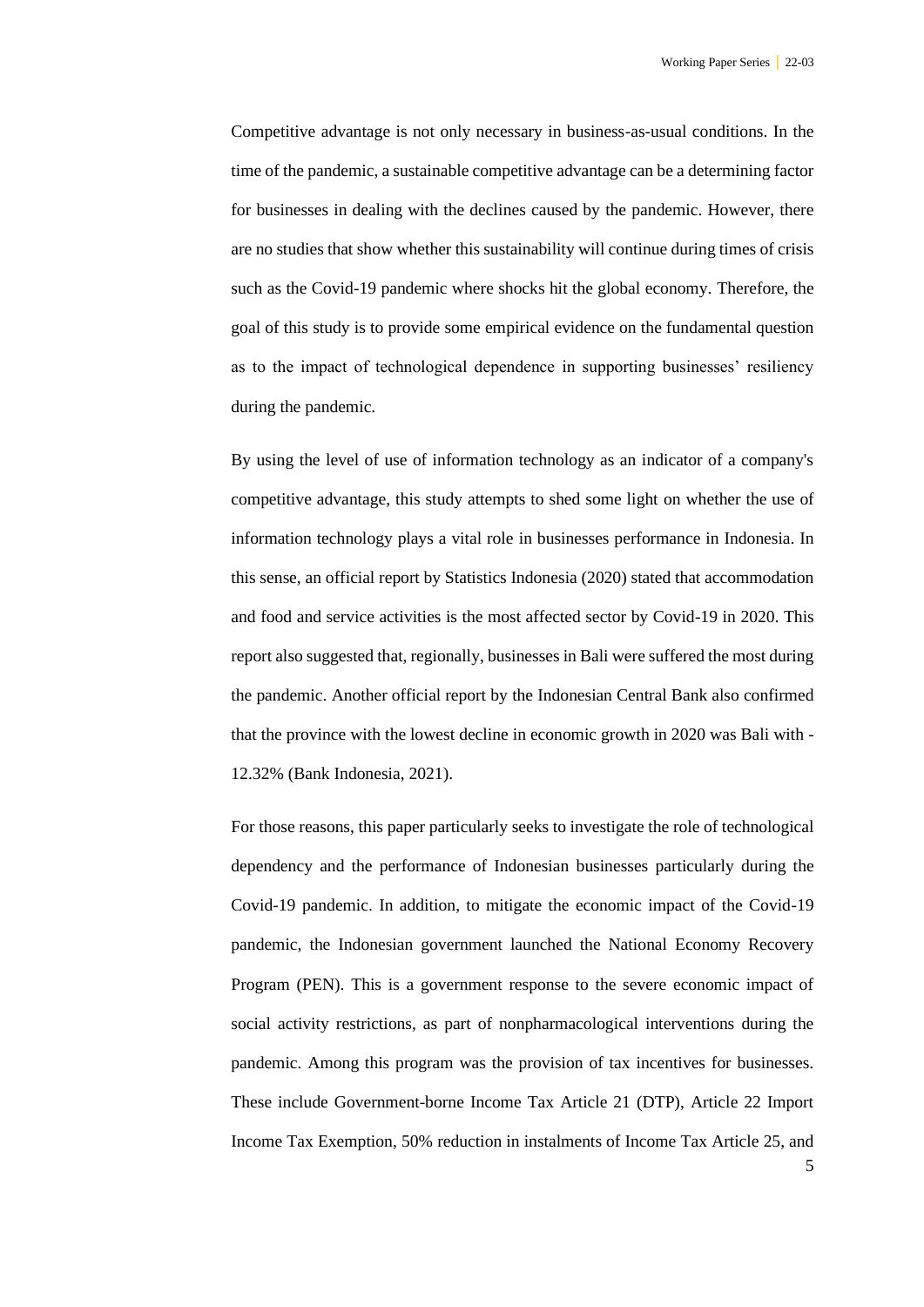Acceleration of VAT refunds. To the best of the authors' knowledge, no prior research has examined whether and to what extent technological dependence and the utilisation of tax incentives facilitate business resiliency during the pandemic. Thus, this motivates us to place technological dependence and tax incentives participation as two central variables under investigation.

The overarching aims of this paper can be reflected in three broad research questions. First, what are the relationships between technological dependency, business performance, and types of major business hindrances faced by businesses during the pandemic? Second, is there a main effect for technological dependency? That is, do firms in various categories of technological dependency differ significantly in terms of sales and profit, and which group is better than the other during the pandemic? Third, is there a main effect for utilising tax incentives? That is, do firms utilising and not utilising tax incentives differ significantly in terms of sales and profit, and which group is better than the other during the pandemic?

Our empirical findings suggest that there are significant differences in businesses' performance based on their levels of technological dependence and their status of tax incentives utilisation. We found that business performance is better for highly technology-based entities and those that used tax incentives. Our results indicate that business performance is positively correlated with businesses' reliance on information technology and the utilisation of tax incentives, implying that the government needs to accelerate the expansion of digital infrastructure across the nation and encourage nontechnology-based businesses to reap the benefit of adopting information technology. Thus, this study contributes to adding the extant literature on the role of information technology in providing competitive advantages for businesses during unprecedented times of pandemic.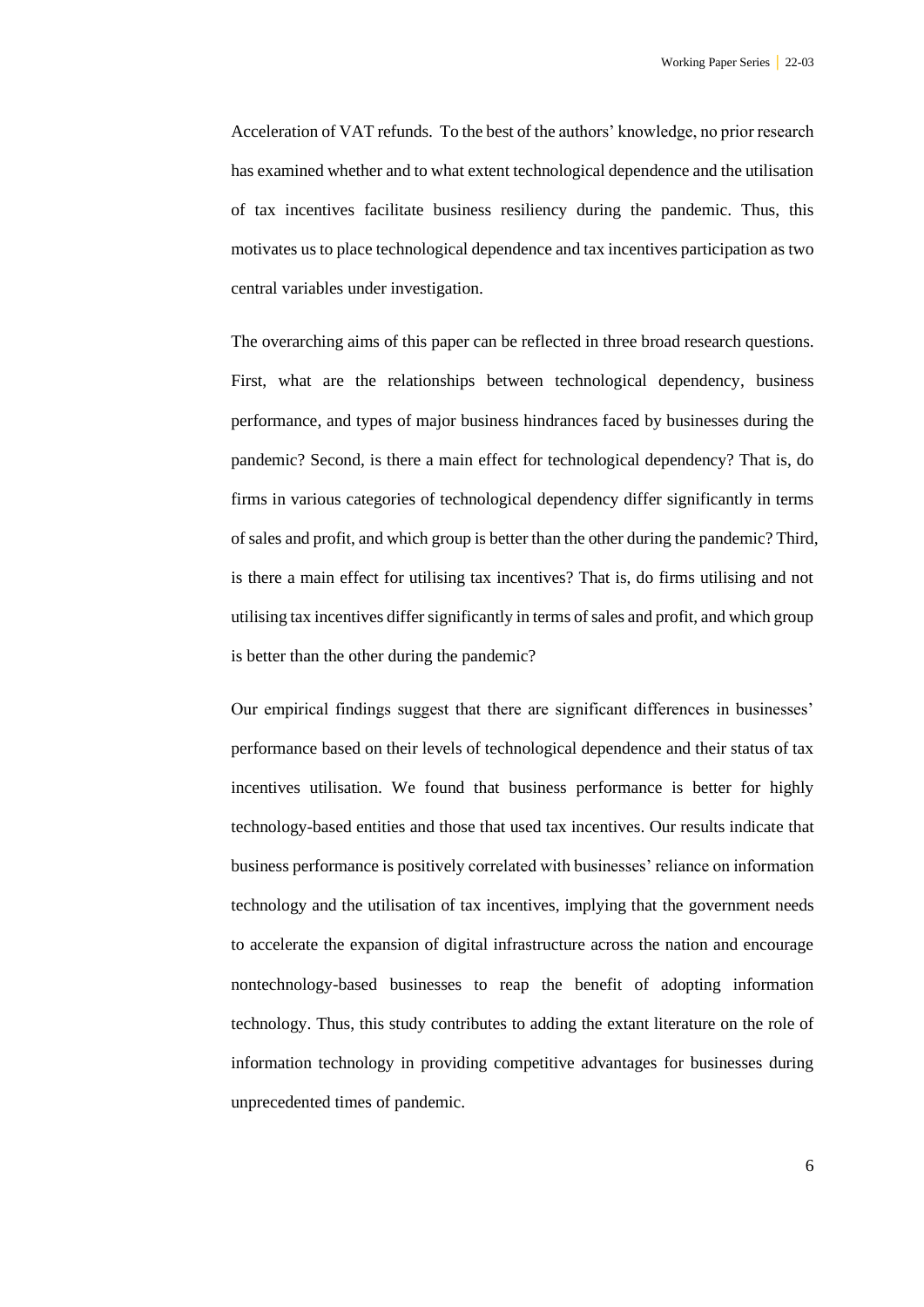This paper is organised as follows. We begin the present paper with a brief introduction and background from our study. The next second section explains the research methodology including data collection and analysis method. The third section provides discussion and results from the analysis. And the final section is the conclusion from our study.

#### **2. METHODOLOGY**

#### **2.1 Data**

The study relies on primary data collected through a national survey administered using a questionnaire from 21 July to 7 August 2020. The survey targeted to sample Indonesian businesses representing all regions across Indonesia, various business scales, and all business sectors. The survey yielded 12.361 responses. Referring to several variables in the work of Chetty et al. (2020), Fairlie (2020), and Shen et al. (2020), this study specifically examines ten variables of interest: i) the number of workers; (ii) primary market share; (iii) main source of supply; (iv) annual sales turnover; (v) impact on sales; (vi) impact on profit, (vii) major business hindrance; (viii) tax incentives participation; (ix) technological dependence; and (x) the main characteristics of the company. Details on the questions and answer options used in the survey can be seen in Table 1.

We use the responses relating to survey questions 5, 6, 8, and 9 described in Table 1 as our main variables of interest under study. In this sense, one of the main concerns in utilising survey data is ensuring a valid interpretation of respondents' responses (Vaus, 2014). It is possible that in some cases the same response may represent or indicate different meaning, vice versa.<sup>3</sup>

<sup>3</sup> For instance, when answering the question: "*Based on the extent to which information technology is used in your business operations, what is the type of your businesses?*', it is possible that respondents may have different meanings despite the fact of answering the same responses. That is respondents might variously interpret the options '*nontechnology-based*, *technology-based*, and *highly technology-based*', resulting in a potentially different meanings and responses.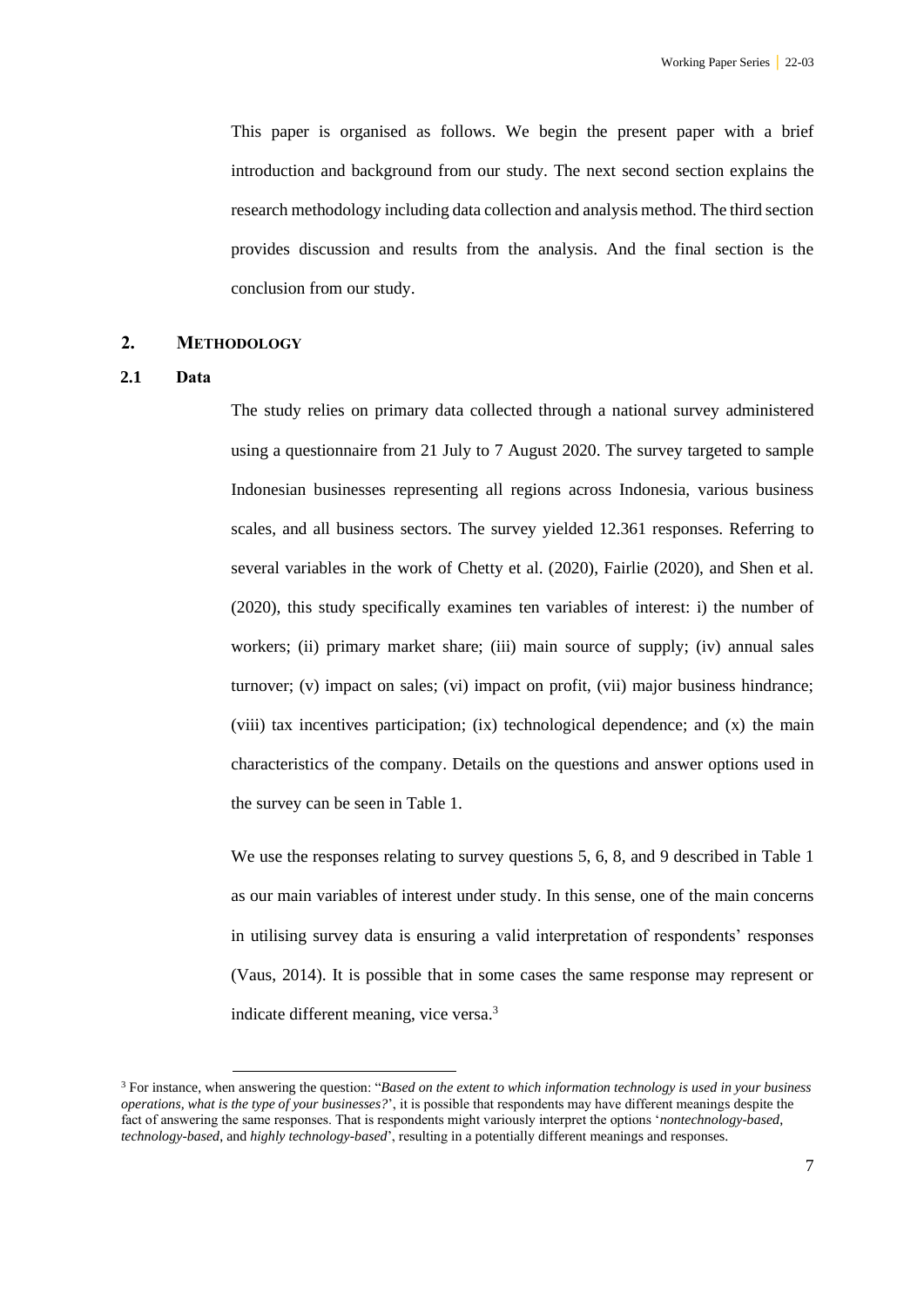<span id="page-7-0"></span>

| ${\bf No}$     | Survey question                                                                                                                         | Available responses                                                                                                                                                                                                                          | Scale                |
|----------------|-----------------------------------------------------------------------------------------------------------------------------------------|----------------------------------------------------------------------------------------------------------------------------------------------------------------------------------------------------------------------------------------------|----------------------|
| $\mathbf{1}$   | How many permanent workers<br>are in your business (choose 1 if<br>you are self-employed without<br>hiring other people)?               | (i) 1 person; (ii) 2 - 10 employees; (iii) 11 -<br>50 employees; (iv) $51 - 100$ employees; (v)<br>101 - 250 employees; (vi) 251 - 500<br>employees; and $(vii) > 500$ employees                                                             | Ordinal              |
| $\overline{2}$ | What is your primary market<br>share?                                                                                                   | (i) domestic; (ii) overseas; (iii) mixed<br>(domestic and export)                                                                                                                                                                            | Nominal              |
| 3              | What is the primary source of<br>your supply?                                                                                           | (i) domestic; (ii) overseas; (iii) mixed; and<br>(iv) no or little raw materials                                                                                                                                                             | Nominal              |
| $\overline{4}$ | Annual sales turnover (IDR)?                                                                                                            | $(i)$ < 5 billion; (ii) 5 billion – 10 billion; (iii)<br>10 billion – 25 billion; (iv) 25 billion – 50<br>billion; (v) 50 billion – 100 billion; (vi) ><br>100 billion <sup>4</sup>                                                          | Ordinal              |
| 5              | Compared to the second quarter<br>(April-June) of 2019, how were<br>your sales in the second quarter<br>of 2020?                        | (i) decreasing $>50\%$ ; (ii) decreasing 25% –<br>50%; (iii) decreasing $<$ 25%; (iv) not<br>change; (v) increasing $>25\%$ ; (vi) increasing<br>$25\% - 50\%$ ; (vii) increasing > 50%                                                      | Ordinal              |
| 6              | Compared to the second quarter<br>(April-June) of 2019, how was<br>your profit in the second quarter<br>of 2020?                        | (i) decreasing $>50\%$ ; (ii) decreasing 25% –<br>50%; (iii) decreasing $<$ 25%; (iv) not<br>change; (v) increasing $>25\%$ ; (vi) increasing<br>$25\% - 50\%$ ; (vii) increasing > 50%                                                      | Ordinal              |
| $\tau$         | When you filled out this survey,<br>what was the biggest hindrance<br>to your business operations?                                      | (i) obtaining raw materials; (ii) paying<br>operational cost; (iii) paying labour cost; (iv)<br>product distribution; (v) decrease in demand;<br>(vi) increase of operational cost; (vii) debt<br>payment; (viii) no extraordinary hindrance | Nominal              |
| 8              | Based on the extent to which<br>information technology is used<br>in your business operations,<br>what is the type of your<br>business? | (i) nontechnology-based; (ii) technology-<br>based; (iii) highly technology-based                                                                                                                                                            | Nominal /<br>ordinal |
| 9              | Have your businesses utilised<br>tax incentives? <sup>5</sup>                                                                           | (i) yes and (ii) no                                                                                                                                                                                                                          | Nominal              |
| 10             | What is the primary<br>characteristic of your<br>businesses?                                                                            | (i) nonmanufacturer (ii) manufacturer                                                                                                                                                                                                        | Nominal              |

#### **Table 1: Survey questions and available responses**

Source: Authors

<sup>4</sup> As of December 2021, IDR 5 billion is currently around USD 349 thousand; IDR 10 billion is currently around USD 699 thousand; IDR 25 billion is currently around USD 1,7 million; IDR 50 million is currently around USD 3,5 million; and IDR 100 billion is currently around USD 7 million.

<sup>&</sup>lt;sup>5</sup> Note that in this study, the term tax incentives specifically refer to certain tax incentives provided by the government in response to the Covid-19 pandemic. These include Government-borne Income Tax Article 21 (DTP), Article 22 Import Income Tax Exemption, 50% reduction in instalments of Income Tax Article 25, and Acceleration of VAT refunds. Thus, a business is considered utilising tax incentives regardless of the number of tax incentives being used.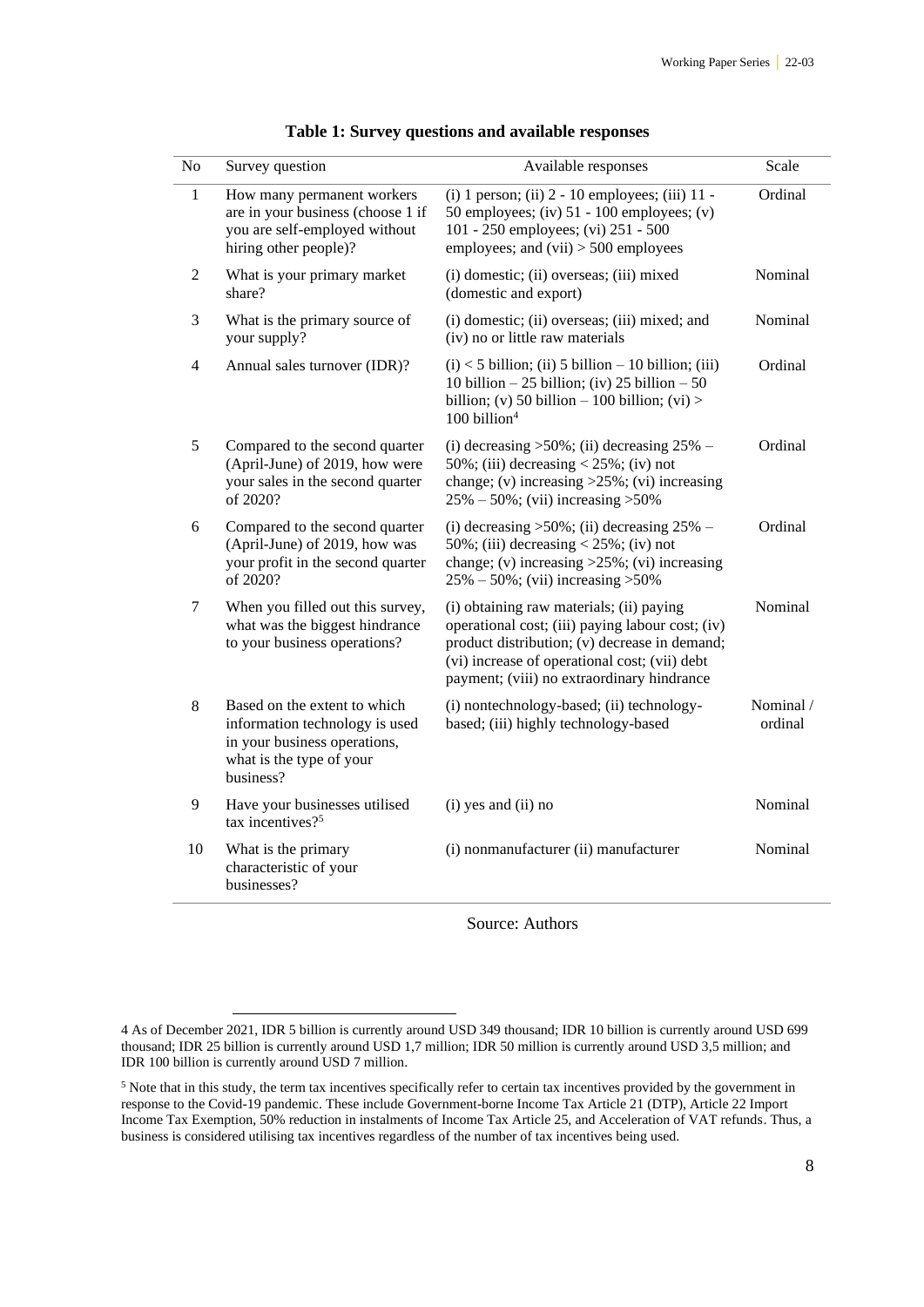For instance, when answering the survey question in [Table 1](#page-7-0) point 8: "*Based on the extent to which information technology is used in your business operations, what is the type of your businesses?",* it is possible that respondents may have different meanings despite the fact of answering the same responses, vice versa. That is, respondents might interpret the options '*nontechnology-based*, *technology-based*, and *highly technology-based*' differently, resulting in various meanings.

While it seems no scientific approach can be adopted to fully eliminate this issue (Vaus, 2014), some approaches can be utilised to address the problem of meaning in survey responses. One way is by examining the pattern of people's responses under study (Vaus, 2014). Following this, we qualitatively examine the pattern of responses on the levels of technological dependence based on the occupation of the respondents.<sup>6</sup> In general, we found a relatively homogenous pattern among the various type of respondents' occupations. Our descriptive analysis shows comparable proportions of responses among the respondents, indicating the respondents have a relatively similar meaning in responding to the question. See Appendix 1 for the details.

#### **2.2 Empirical strategy**

Research endeavour in social sciences generally has two primary goals—to provide either a description or explanation (Babbie, 2010). The focus of this paper is the former—to provide a description. Although for some researchers the most interesting thing in social science is perhaps causal relationships, descriptive research has an important role in policymaking (Angrist & Pischke, 2009). To achieve this goal, this study adopts an applied research approach. Applied research is designed to answer specific problems or offer solutions to practical problems (Neuman, 2011).

 $6$  In our survey, we asked the respondents to self-identify themselves if they are: i) staff; ii) business owner; (iii) manager; (iv) director; and (v) commissioner.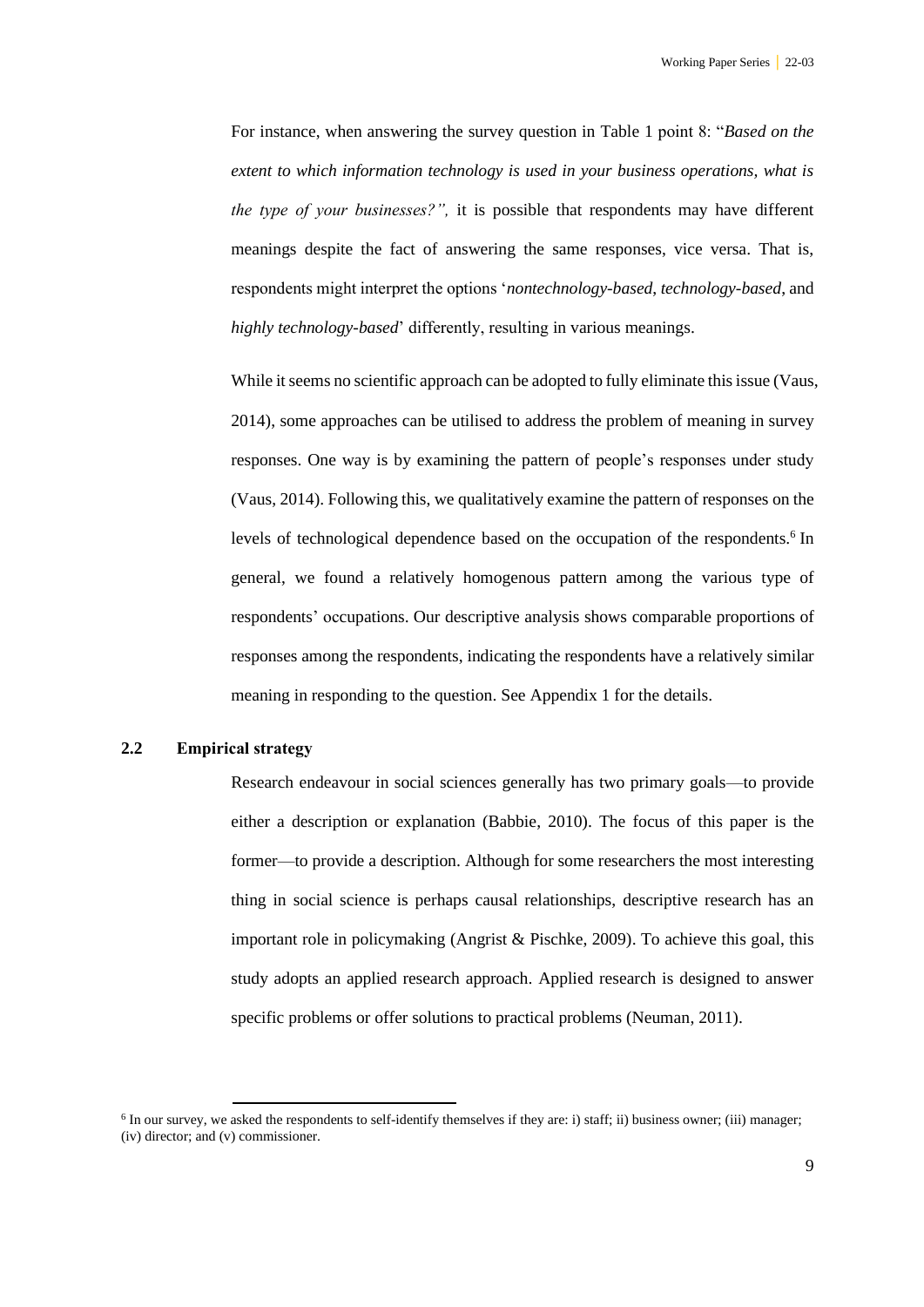Considering the exploratory and descriptive natures of this study, we employ several statistical methods. Initially, we conduct correspondence analysis. There are two justifications for this. First, correspondence analysis can be used to simplify complex data by displaying associations between categorical variables while retaining all the valuable information in the data set (Sourial et al., 2009; Doey & Kurta, 2011). Second, correspondence analysis is a method to visually depict tabular data and easily accommodate large data sets (Beh & Lombardo, 2014; Greenacre, 2017)—despite the fact the mathematical procedures involved in correspondence analysis are quite complex (Bendixen, 2003).

In the spirit of applying appropriate statistical methods to answer the research questions as suggested by Velleman & Wilkinson (1993), we then utilise an analysis of variance (ANOVA) to gain an understanding of whether technological dependence and tax incentives influence the impact of sales and profit during the pandemic, by comparing its samples means. By doing so, we expect to see whether there is sufficient evidence to conclude that the means of the corresponding categories also differ. In the final analysis, to validate our second analysis, we employ multiple regression analysis to examine whether the technological dependence and the utilisation of tax incentives improve business performance, indicated by the impact of both sales and profit of the surveyed businesses.

We use two proxies to gauge respondents' business performance: by using the extent to which sales and profit have decreased (or increased) during the pandemic. <sup>7</sup> Technological dependence scale comprised three items indicating the level to which businesses relied on information technology for business operations (i.e.,

<sup>&</sup>lt;sup>7</sup> As described earlier in [Table 1,](#page-7-0) we used ordinal scale to measure the change on both sales and profit: i) decreasing  $>50\%$ ; (ii) decreasing  $25\% - 50\%$ ; (iii) decreasing <  $25\%$ ; (iv) not change; (v) increasing  $>25\%$ ; (vi) increasing  $25\% - 50\%$ ; (vii) increasing >50%.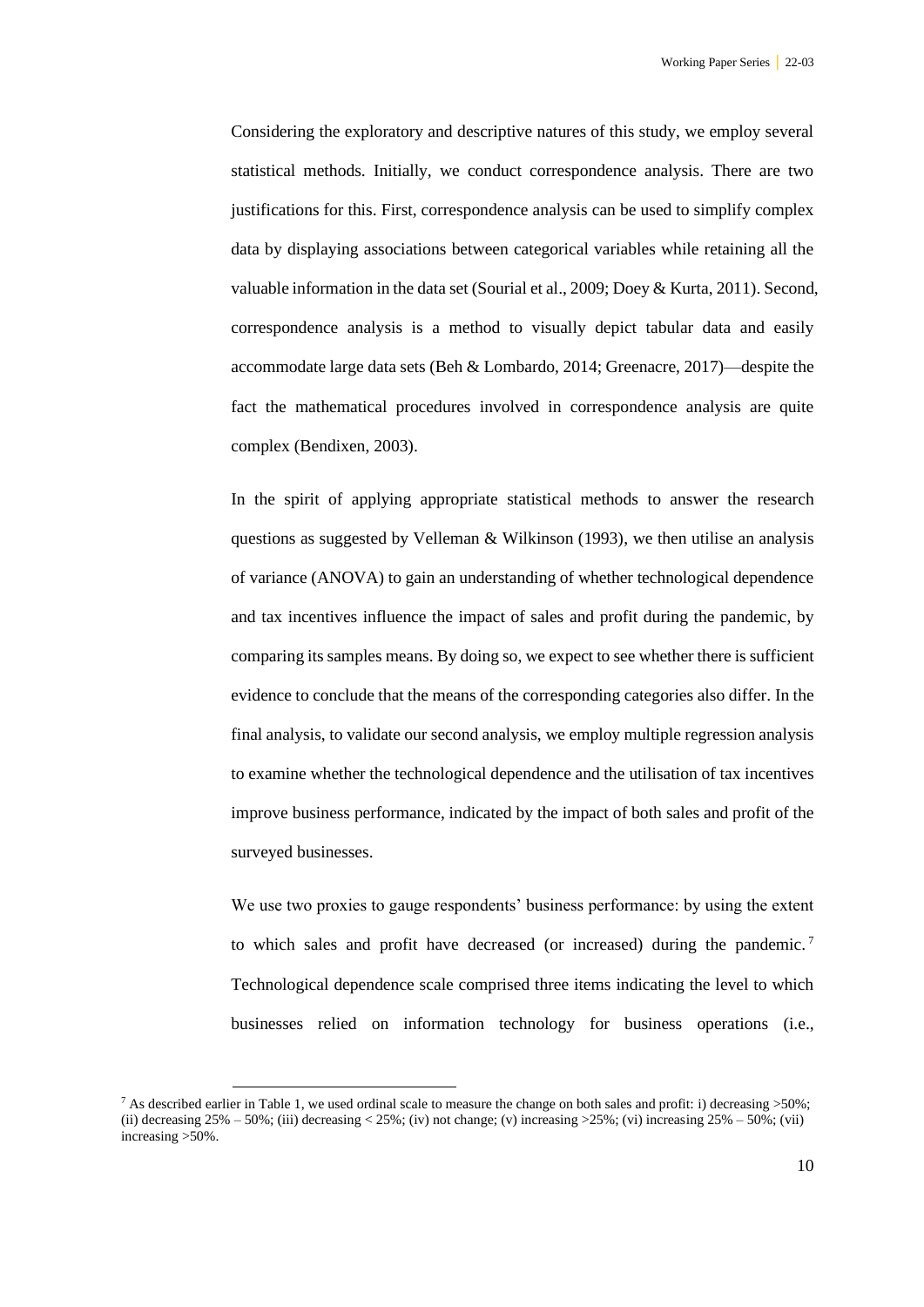nontechnology-based, technology-based, and highly technology-based. Using the overall sample, we propose the following multivariate Ordinary Least Squares (OLS) regression models:

Model 1:

\n Impact on sales = 
$$
a + bl
$$
 (technological effects) +  $b^2$  (tax incentives effects) +  $b^3$  (market effects) +  $b^4$  (supplier effects) +  $b^5$  (business type effect) +  $b^6$  (annual sales turnover) +  $b^7$  (number of employees) +  $b^8$  (regional effects) +  $b^9$  (sector effects) +  $b^10$  (year effects) +  $b^11$  (business hindrance effects)\n

Model 2:

\n Impact on profit = 
$$
a + bl
$$
 (technological effects) +  $b2$  (tax incentives effects) +  $b3$  (market effects) +  $b4$  (supplier effects) +  $b5$  (business type effect) +  $b6$  (annual sales turnover) +  $b7$  (number of employees) +  $b8$  (regional effects) +  $b9$  (sector effects) +  $b10$  (year effects) +  $b11$  (business hindrance effects)\n

where, technological effects: technological dependence dummy (i.e., nontechnologybased, technology-based, and highly technology-based, with nontechnology-based being the omitted category); tax incentives effect: tax utilisation dummy, with nonutilising tax incentives being the omitted category); market effects: primary market share dummy (i.e., domestic, overseas, and mixed (domestic and export), with domestic market being the excluded category).

Supplier effects are the dummy variables denoting different primary sources of supply. The supplier dummies are no or little raw materials, domestic, overseas, mixed (domestic and overseas), with no or little raw materials being the omitted category. Next, business type effect is dummy variables for nonmanufacturing and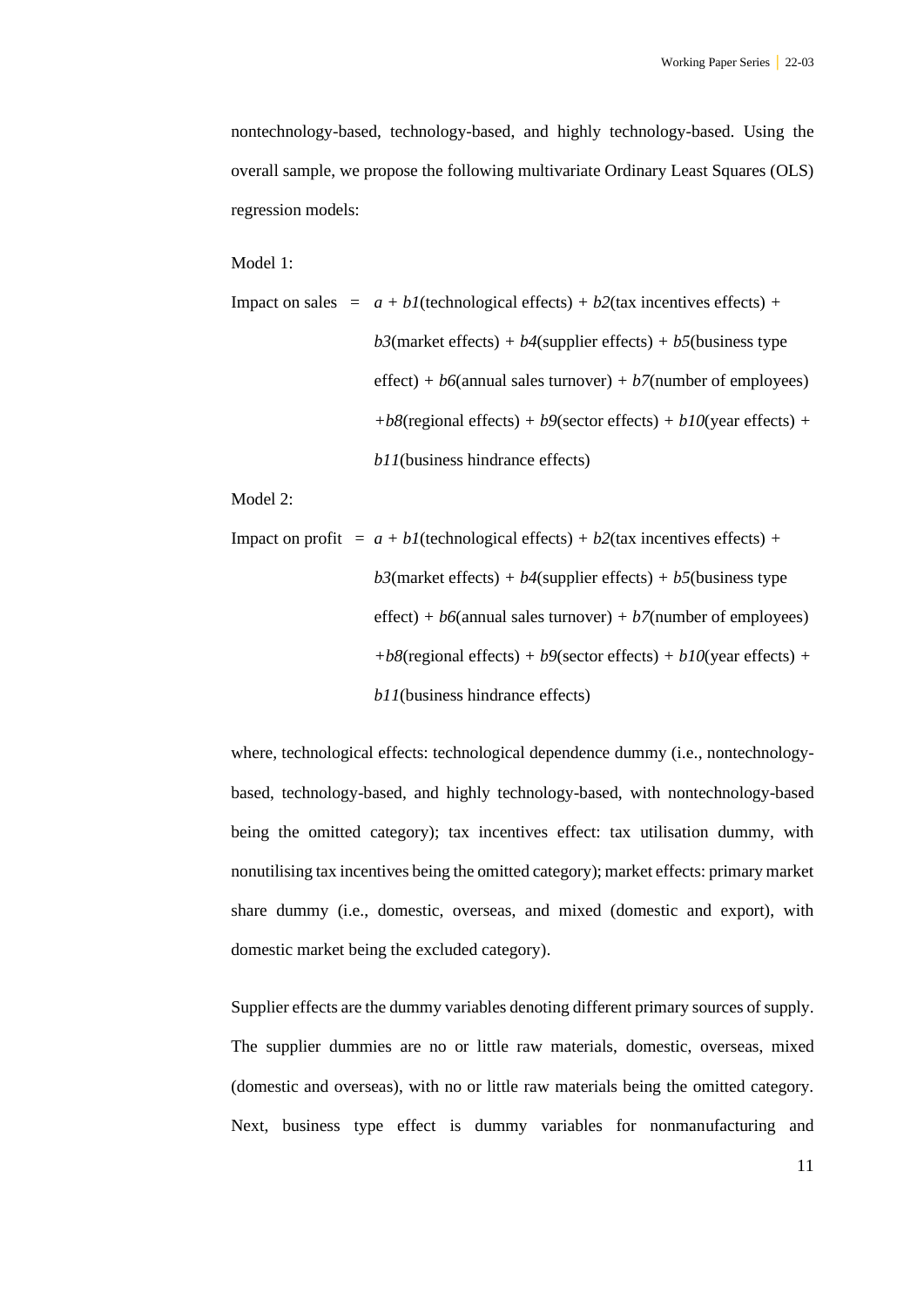manufacturing businesses, with nonmanufacturing being the omitted type; size effects are two ordinal variables indicating the annual sales turnover and number of employees; regional effects: main islands dummy (Java, Sumatra, Kalimantan, Sulawesi, Bali-Nusa Tenggara, and Papua Maluku, with Java being the omitted category); sector effects: sector dummy (wholesale and retail trade, constructions, manufacturing, other services activities, financial and insurance activities, transportation and storage, business activities, information and communication, agriculture, forestry and fishing, human health and social work activities, mining and quarrying, real estate activities, accommodation and food service activities, electricity and gas, education, water supply, sewerage, waste management and remediation activities, with constructions being the omitted sector; year effects: year dummy (before 1980, 1980–1990, 1990–1995, 1996–2000, 2001–2005, 2006–2010, 2011– 2015, 2016–2020, with 2016–2020 being the omitted period). The last is business hindrance effects. It is dummy variables for the biggest hindrance for business operations: no extraordinary hindrance, obtaining raw material, paying the operational cost, paying labour cost, product distribution, decrease in demand, increase of operational cost, and debt payment, with no extraordinary hindrance being the omitted category.

#### **3. RESULTS AND DISCUSSIONS**

#### **3.1 Results**

#### *3.1.1 Descriptive statistics*

As indicated earlier, this study examined a national data set collected from 12,361 businesses, covering all 34 provinces in Indonesia. Table 2 provides the descriptive statistics of minimum, maximum, means, median, standard deviation, and variance of variables under study, by three levels of technological dependency. The proportion businesses based on the level of their dependence on information technology is as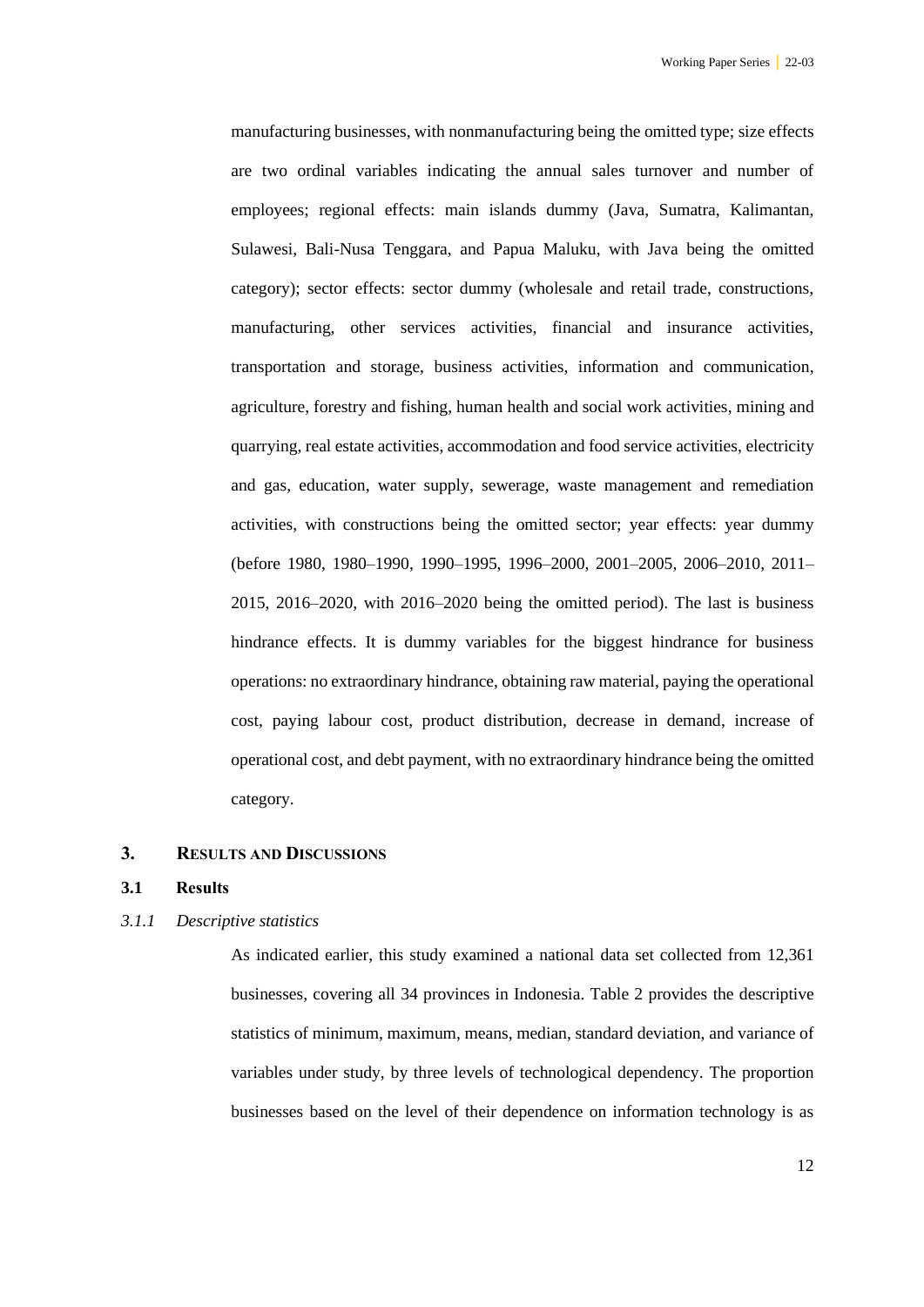follows: nontechnology-based (22%,  $n = 2,732$ ), technology-based (57%,  $n = 7,046$ ),

and highly technology-based  $(21 \%, n = 2,583)$ .

| <b>Descriptive Statistics</b> |                                   |           |                  |                |      |           |          |  |
|-------------------------------|-----------------------------------|-----------|------------------|----------------|------|-----------|----------|--|
|                               | Level of technological dependency | ${\bf N}$ | Min.             | Max.           | Mean | <b>SD</b> | Variance |  |
| Nontechnology-<br>based       | Number of employees               | 2,732     | 1                | 7              | 3.01 | 1.431     | 2.047    |  |
|                               | Primary characteristic            | 2,732     | 1                | $\mathfrak{2}$ | 1.29 | 0.453     | 0.205    |  |
|                               | Primary source of supply          | 2,732     | 1                | $\overline{4}$ | 1.81 | 1.148     | 1.317    |  |
|                               | Primary market share              | 2,732     | $\mathbf{1}$     | 3              | 1.18 | 0.537     | 0.288    |  |
|                               | Annual sales turnover             | 2,732     | $\mathbf{1}$     | 6              | 2.50 | 1.681     | 2.826    |  |
|                               | Impact on sales                   | 2,732     | $\mathbf{1}$     | 7              | 2.06 | 1.249     | 1.559    |  |
|                               | Impact on profit                  | 2,732     | $\mathbf{1}$     | $\tau$         | 2.06 | 1.225     | 1.501    |  |
|                               | The biggest hindrance             | 2,732     | 1                | 8              | 4.58 | 1.750     | 3.061    |  |
|                               | Tax incentives status             | 2,732     | $\boldsymbol{0}$ | $\mathbf{1}$   | 0.49 | 0.500     | 0.250    |  |
| Technology-                   | Number of employees               | 7,046     | $\mathbf{1}$     | $\overline{7}$ | 3.13 | 1.490     | 2.220    |  |
| based                         | Primary characteristic            | 7,046     | 1                | 2              | 1.27 | 0.446     | 0.199    |  |
|                               | Primary source of supply          | 7,046     | $\mathbf{1}$     | $\overline{4}$ | 2.02 | 1.191     | 1.419    |  |
|                               | Primary market share              | 7,046     | $\mathbf{1}$     | 3              | 1.26 | 0.633     | 0.401    |  |
|                               | Annual sales turnover             | 7,046     | 1                | 6              | 2.64 | 1.773     | 3.142    |  |
|                               | Impact on sales                   | 7,046     | 1                | $\overline{7}$ | 2.21 | 1.309     | 1.714    |  |
|                               | Impact on profit                  | 7,046     | 1                | 7              | 2.13 | 1.252     | 1.568    |  |
|                               | The biggest hindrance             | 7,046     | 1                | 8              | 4.54 | 1.768     | 3.126    |  |
|                               | Tax incentives status             | 7,046     | $\boldsymbol{0}$ | $\mathbf{1}$   | 0.50 | 0.500     | 0.250    |  |
| Highly                        | Number of employees               | 2,583     | $\mathbf{1}$     | $\overline{7}$ | 3.14 | 1.478     | 2.184    |  |
| technology-                   | Primary characteristic            | 2,583     | $\mathbf{1}$     | $\mathfrak{2}$ | 1.20 | 0.396     | 0.157    |  |
| based                         | Primary source of supply          | 2,583     | $\mathbf{1}$     | $\overline{4}$ | 2.32 | 1.277     | 1.630    |  |
|                               | Primary market share              | 2,583     | 1                | 3              | 1.33 | 0.716     | 0.513    |  |
|                               | Annual sales turnover             | 2,583     | $\mathbf{1}$     | 6              | 2.54 | 1.727     | 2.984    |  |
|                               | Impact on sales                   | 2,583     | $\mathbf{1}$     | 7              | 2.26 | 1.313     | 1.723    |  |
|                               | Impact on profit                  | 2,583     | 1                | 7              | 2.19 | 1.280     | 1.637    |  |
|                               | The biggest hindrance             | 2,583     | 1                | 8              | 4.53 | 1.771     | 3.135    |  |
|                               | Tax incentives status             | 2,583     | $\boldsymbol{0}$ | $\mathbf{1}$   | 0.48 | 0.500     | 0.250    |  |
|                               | Total observations                | 12,361    |                  |                |      |           |          |  |

|  | Table 2: Descriptive statistics $(n = 12,361)$ |  |  |  |
|--|------------------------------------------------|--|--|--|
|--|------------------------------------------------|--|--|--|

Note: Recal[l Table 1](#page-7-0) for the description of responses for each variable.

Source: Authors' calculation based on survey data

The composition of the surveyed business based on their location is as follows: Java (70%, n = 8,681), Sumatra (13%; n = 1,633), Kalimantan (6%; n = 706), Sulawesi (5%; n = 612), Bali and Nusa Tenggara (5%; n = 573), Papua and Maluku (1%; n =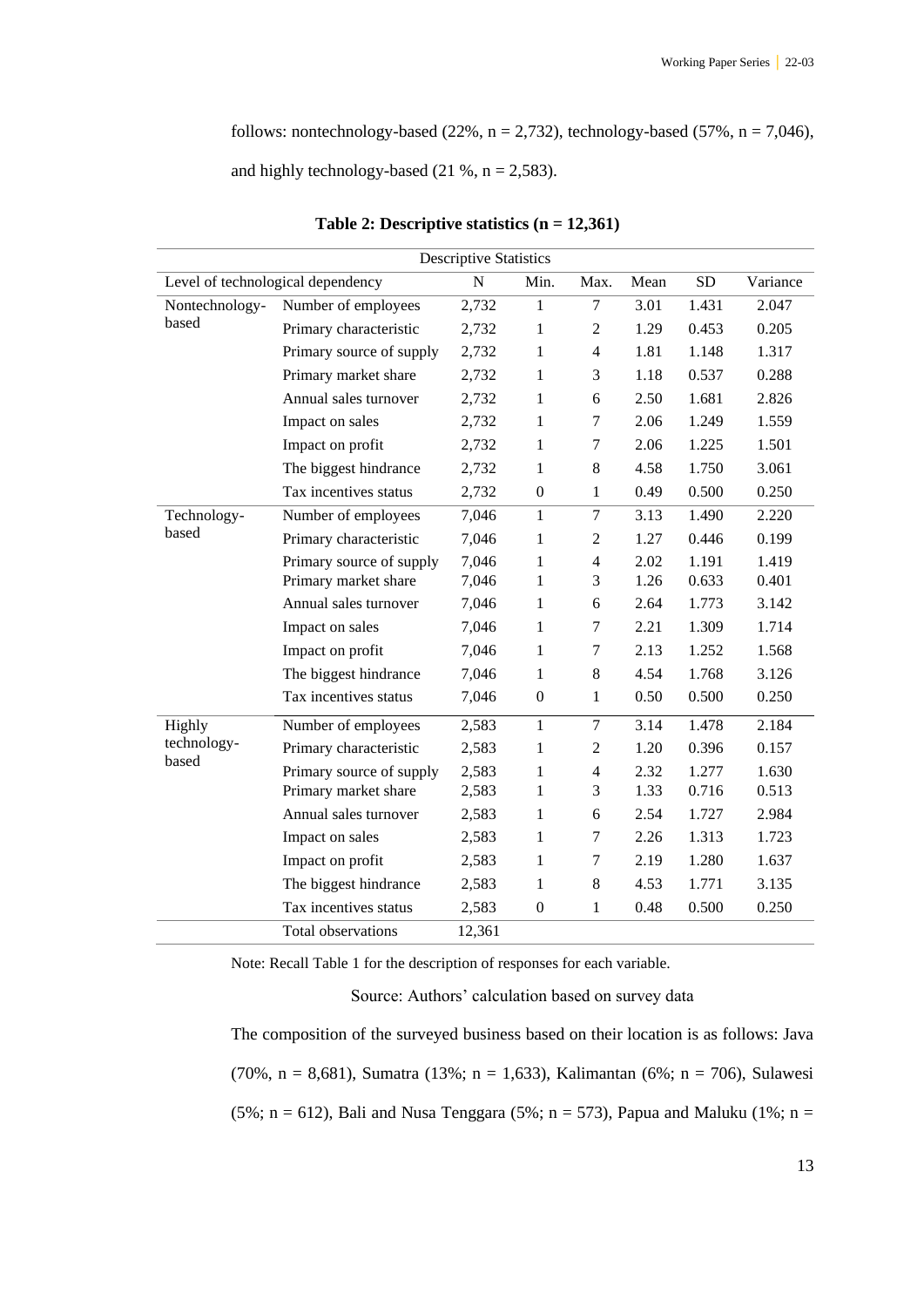156) (see Appendix 2 for the details). Our additional descriptive analysis shows that around 30% of the surveyed businesses in this study have more than 50 employees. More specifically, businesses with 51-100 employees are 11%, those with 101-250 employees are 8.6%, those with 251-500 employees are 4.1%, and businesses with employees more than 500 are 4.6%. The majority of businesses are nonmanufacturers (73.9%), with the main source of supply is from domestic (53.4%) and the main market share is domestic (85.1%).

In terms of sales, 59% of the surveyed businesses reported an annual turnover above IDR 5 billion. Nearly 41% of businesses reported a decline in sales of more than 50% at the time of the survey conduct. Around 42.7% of businesses also reported a decline in profits of more than 50% during the pandemic. Approximately 62% of businesses also reported a reduction in business operating activities with 53.5% of the businesses reporting the use of business activities between 25%-75%. Nearly half (49.6%) of surveyed businesses reported a shock in demand for goods and/or services as the main hindrance of their businesses. In addition, almost half of the surveyed businesses (49,4%) stated that they used the tax incentives provided by the government.

#### *3.1.2 Correspondence analysis (CA)*

Initially, we conduct CA to better understand the relationships between technological dependency, impact on sales, $<sup>8</sup>$  and business hindrance. Graph 1 shows a visualization</sup> of the correlational relationship between technology dependence and the level of impact on sales during the pandemic. Panel A of Graph 1 shows several empirical findings related to the relationship between business operational difficulties and turnover of the surveyed businesses based on correspondence analysis (Chi-

<sup>8</sup> Due to space consideration and for the sake of simplicity, we excluded the variable 'impact on profit' from correspondence analysis. In addition, we found a somewhat high correlation (*r* = .789) between 'impact on sales' and 'impact on profit'. Thus, it is safe to expect the similarity of the results. See Appendix 3 for details.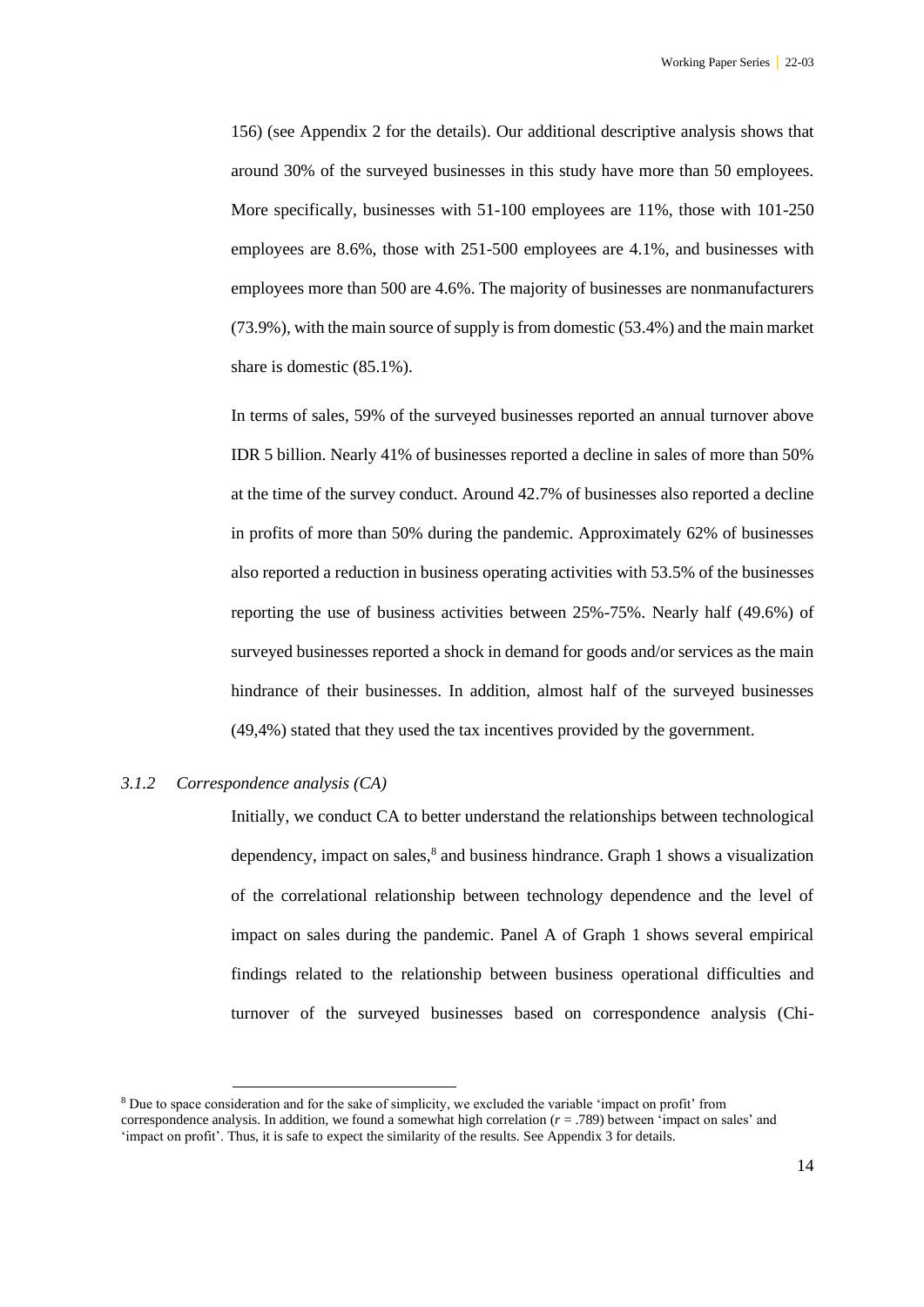Square=56.200;  $\rho = 0.000$ ; df=12). First, there is a tendency that a deeper decline in demand (>50%) is likely to be experienced by businesses that are not dependent on technology. Second, businesses that are dependent on technology tend to experience a lower decline in sales than those of the nontechnology-based group.

**Graph 1: Technological dependency, impact on sales, and primary business hindrance**



Note: Panel A shows the variation in the association between technological dependency and impact on sales. The distance between the two types of legend indicates a strong similarity or trend. In panel A, for example, nontechnological-based businesses tend to experience a decline of more than 50% which is higher than technological-based businesses. Meanwhile, highly technological-based businesses tend to experience lower sales declines of less than 25%. Panel B shows the variation in the association between the level of dependence on technology and the biggest hindrance reported by surveyed businesses during the pandemic. Companies with a high degree of dependence on technology have a strong tendency to report product distribution as their primary hindrance, while companies that are not highly dependent on technology tend to experience supply shortages and a decrease in demand.

Source: Authors' calculation based on survey data

Third, there is a strong trend that highly technology-based businesses experience a decline of less than 25%. Cross tabulation between technological dependency and impact on sales can be seen in Appendix 4.A.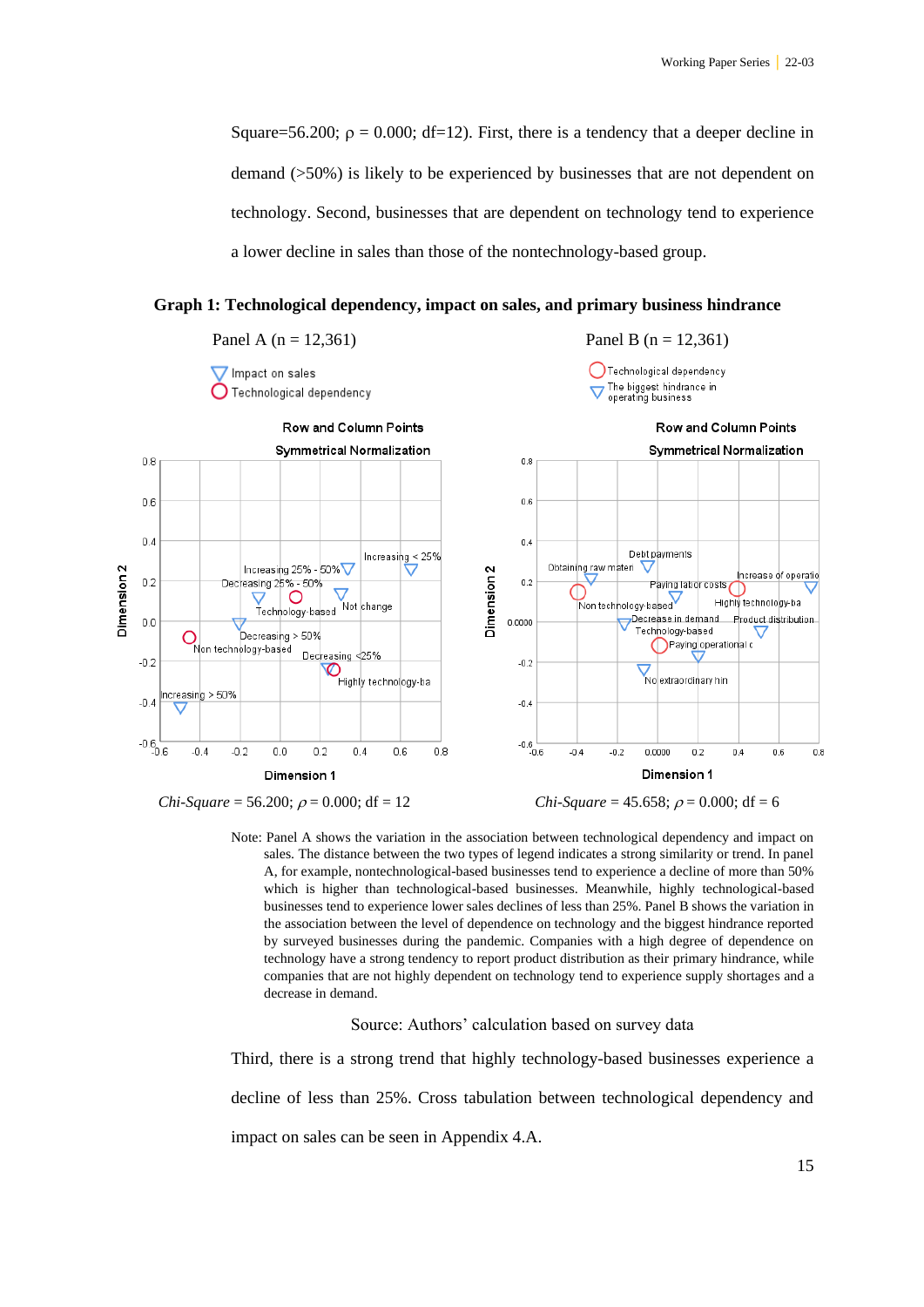Panel B of Graph 1 shows some of the biggest differences in the difficulty levels faced by the three groups of companies (Chi-Square = 59.243;  $\rho = 0.000$ ; df = 14). First, nontechnology-based businesses have a strong tendency to report raw material supply and declining demand as major difficulties. Declining demand is also the main difficulty reported by technology-based businesses, in addition to difficulty paying operational costs. Second, high technology-based businesses tend to experience product distribution as a major difficulty. The cross tabulation between the level of technology dependence of surveyed businesses and the status of their primary business hindrance is provided in Appendix 4.B.

#### *3.1.3 Analysis of variance (ANOVA)*

#### *Impact on sales*

Following the CA results, we conduct a one-way between-subjects analysis of variance (ANOVA) to determine whether the impact on sales was related to the level of technological dependency. The differences among the three groups were evident when considered jointly on the dependent variables of impact on sales (see Appendix 5.A for details). The lowest mean scores  $(M = 2.06)$  indicates that nontechnologybased businesses experiencing the largest sales contractions compared to technological-based businesses and highly technological-based businesses.

With ANOVA evaluated at an  $\alpha$  level of 0.05, this study found a significant main effect for technological dependency: the sales of nontechnology-based businesses (M  $= 2.06$ ) impacted significantly larger than those of technology-based businesses (M = 2.21) or highly technology-based businesses (M = 2.26), F (2, 12,355) = 18.29,  $\rho$  = 0.000,  $\eta$ 2 = 0.003. This study also found a significant main effect for tax incentives status: the sales of businesses not utilising tax incentives  $(M = 2.08)$  impacted significantly larger than those of businesses utilising tax incentives  $(M = 2.30)$ , F (1,  $12,355$ ) = 57.04,  $\rho = 0.000$ ,  $n2 = 0.005$ .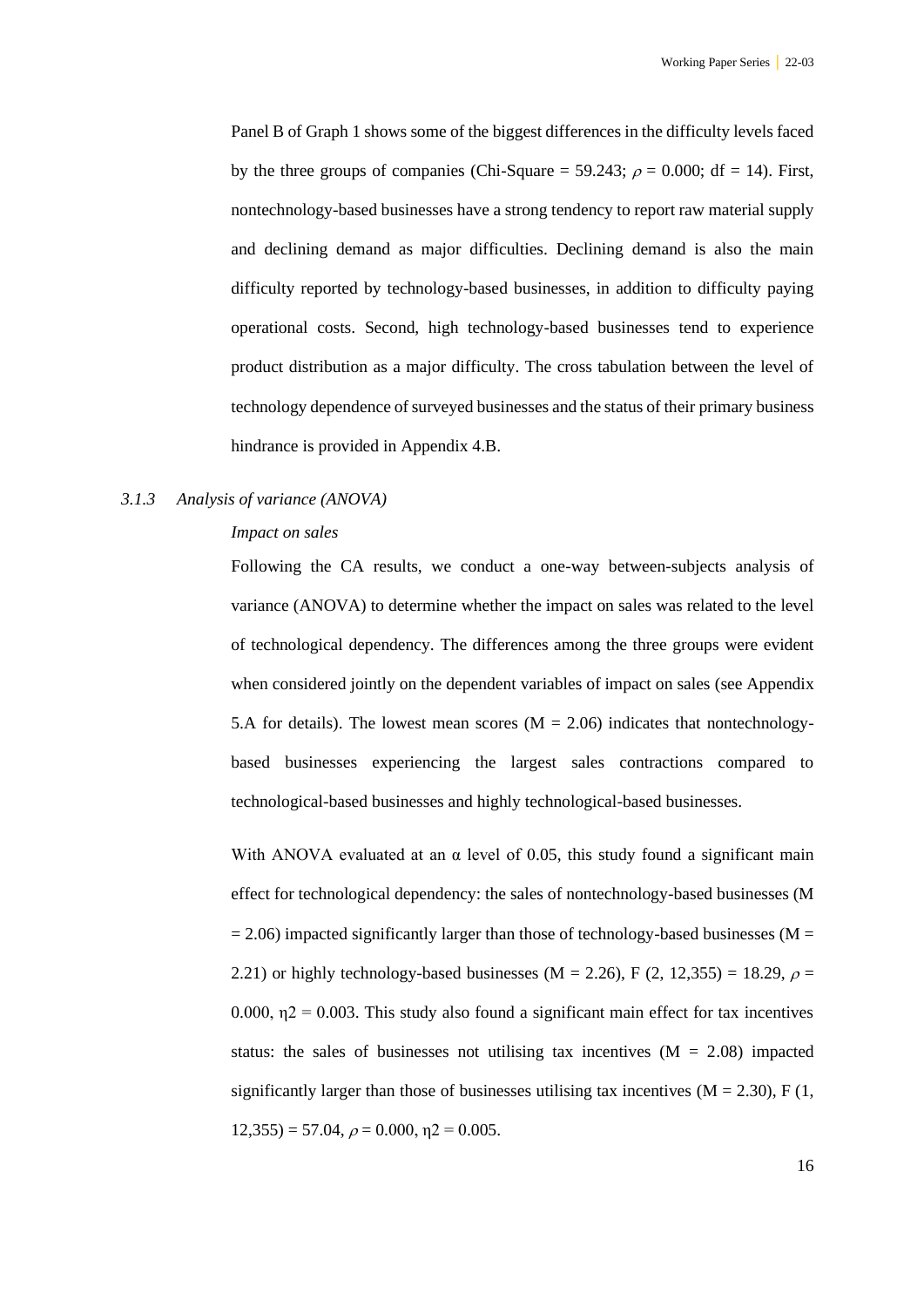In addition, this study found that there is a significant interaction effect for technological dependency and participating in tax incentives, F (2, 12,355) = 3.64,  $\rho$  $= 0.026$ ,  $\eta$   $= 0.005$ . Thus, the sales contractions for businesses that have a technological dependency and utilising tax incentives differed significantly from those of nontechnology-based businesses and not utilising tax incentives. Graph 2 provides a visualised comparison of estimated marginal means of sales contractions. Panel A shows that technological-based and highly technological-based businesses scored higher than nontechnology-based businesses, meaning that the impact of sales on the former group was less severe than the latter. Panel B depicts all groups that utilised incentives had a lower impact than groups that did not utilised tax incentives.



**Estimated Marginal Means** 

Technological dependency

#### **Graph 2: Technological dependence and impact on sales**

Note: This graph compares the means of six groups based on their technological dependence categories and their tax incentives utilisation status. Both Panels A and B show that in general technology-based businesses experience a lower impact on sales (indicated by the higher means score compared to the other groups), with those utilising tax incentives having a lower impact than those not utilising tax incentives.

Participating in tax incentives

Source: Authors' calculation based on survey data

Considering that the three groups have different numbers of observations, a post-hoc analysis was conducted to test the robustness of the findings (see Appendix 5.B for details). The test results show that there are statistically significant differences among the sales contractions experienced by nontechnology-based businesses and the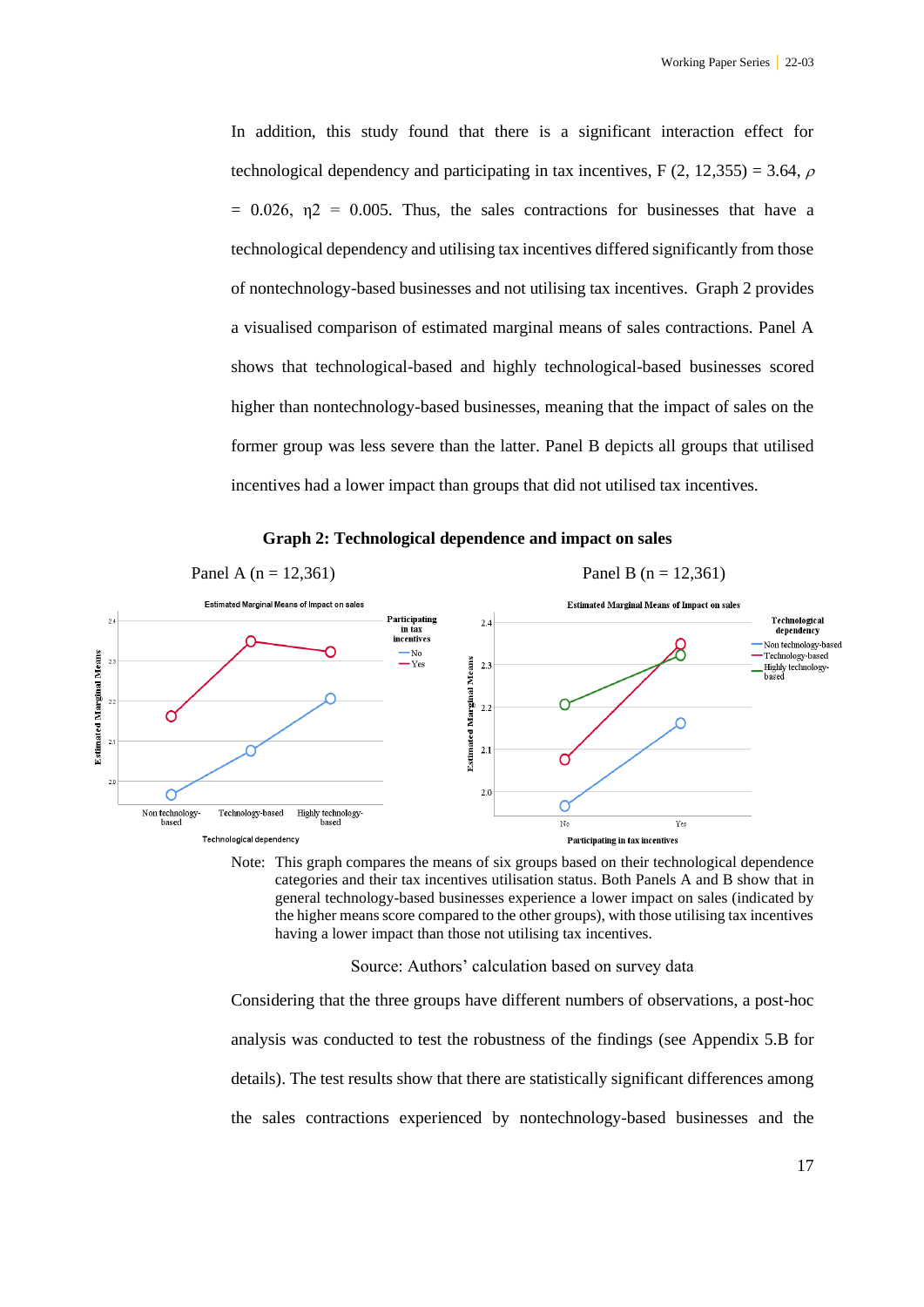technology-based group (mean difference = -0.152;  $\rho = 0.000$ ) and the highly technology-based businesses group (mean difference = -0.200;  $\rho$  = 0.000).

Table 3 shows the differences in the mean value of the sales contractions of the three groups. The first row shows the difference in the mean values of nontechnology-based businesses with technology-based and highly technology-based groups. A negative value indicates that the mean value of the nontechnology-based group is smaller than that of the two technology-based groups. The highest difference occurs between the mean value of nontechnology-based companies and highly technology-based companies (-0.200).

| Games-Howell         |                               |                    |       |                            |                |
|----------------------|-------------------------------|--------------------|-------|----------------------------|----------------|
| (I)<br>Technological | $\mathrm{J}$<br>Technological | Mean<br>Difference | Sig.  | 95% Confidence<br>Interval |                |
| dependency           | dependency                    | $(I-J)$            |       | Lower<br><b>Bound</b>      | Upper<br>Bound |
| Nontechnology-       | Technology-based              | $-0.152*$          | 0.000 | $-0.22$                    | $-0.08$        |
| based                |                               | (0.019)            |       |                            |                |
|                      | Highly technology-based       | $-0.200*$          | 0.000 | $-0.28$                    | $-0.12$        |
|                      |                               | (0.035)            |       |                            |                |
| Technology-based     | Nontechnology-based           | $0.152*$           | 0.000 | 0.08                       | 0.22           |
|                      |                               | (0.029)            |       |                            |                |
|                      | Highly technology-based       | $-0.049$           | 0.240 | $-0.12$                    | 0.02           |
|                      |                               | (0.030)            |       |                            |                |
| Highly               | Nontechnology-based           | $0.200*$           | 0.000 | 0.12                       | 0.28           |
| technology-based     |                               | (0.035)            |       |                            |                |
|                      | Technology-based              | 0.049              | 0.240 | $-0.02$                    | 0.12           |
|                      |                               | (0.030)            |       |                            |                |

**Table 3:** *Post-hoc analysis of the impact on sales*

\*. The mean difference is significant at the 0.05 level. Standard errors are in parentheses

Source: Authors' calculation based on survey data

The second row shows the difference in the mean value of the sales impact of technology-based companies with nontechnology-based and highly technology-based companies. The difference in the mean value of the sales impact of technology-based and highly technology-based companies is negative (-0.049).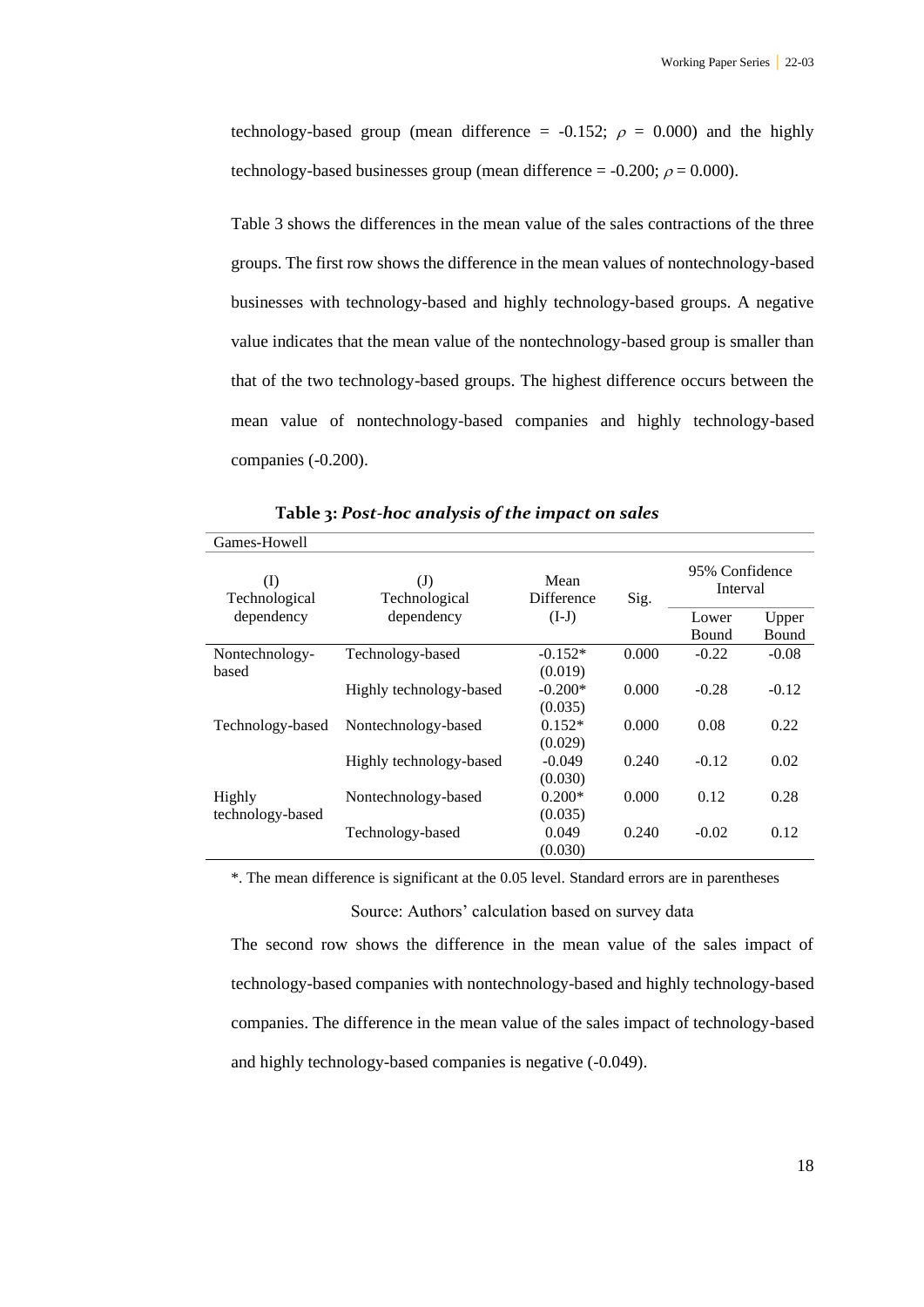This shows that the sales impact of highly technology-based companies is lighter than the sales impact of technology-based companies. However, this difference was not statistically significant ( $\rho = 0.240$ ). In the last row, the mean difference column all shows positive values. This indicates that the mean value of the highly technologybased company is greater than the other two groups, although the difference with the mean value of the technology-based group is not statistically significant.

#### *Impact on profit*

Next, we employed a one-way between-subjects analysis of variance (ANOVA) to examine whether impact on profit was related to the level of technological dependency. Based on the analysis of the observations, differences among the three groups were evident when considered jointly on the dependent variables of the impact on profit (see Appendix 6.A for details). Nontechnology-based businesses experienced the largest impact on profit than technological-based businesses and highly technologicalbased businesses.

With ANOVA evaluated at an  $\alpha$  level of 0.05, this study found a significant main effect for technological dependency: the profit of nontechnology-based businesses (M  $= 2.06$ ) impacted significantly larger than those of technology-based businesses (M  $=$ 2.13) or highly technology-based businesses (M = 2.19), F (2, 12,355) = 7.64,  $\rho$  = 0.000,  $n2 = 0.001$ . This study also found a significant main effect for tax incentives status: the profit of businesses not utilising tax incentives  $(M = 2.06)$  impacted significantly larger than those of businesses utilising tax incentives  $(M = 2.19)$ , F (1, 12,355) = 28.77,  $\rho = 0.000$ ,  $\eta$ 2 = 0.002. However, this study found no significant technological dependency by the status of tax incentives interaction,  $F(2, 12, 355) =$ 0.82,  $\rho = 0.439$ ,  $\eta = 0.000$ .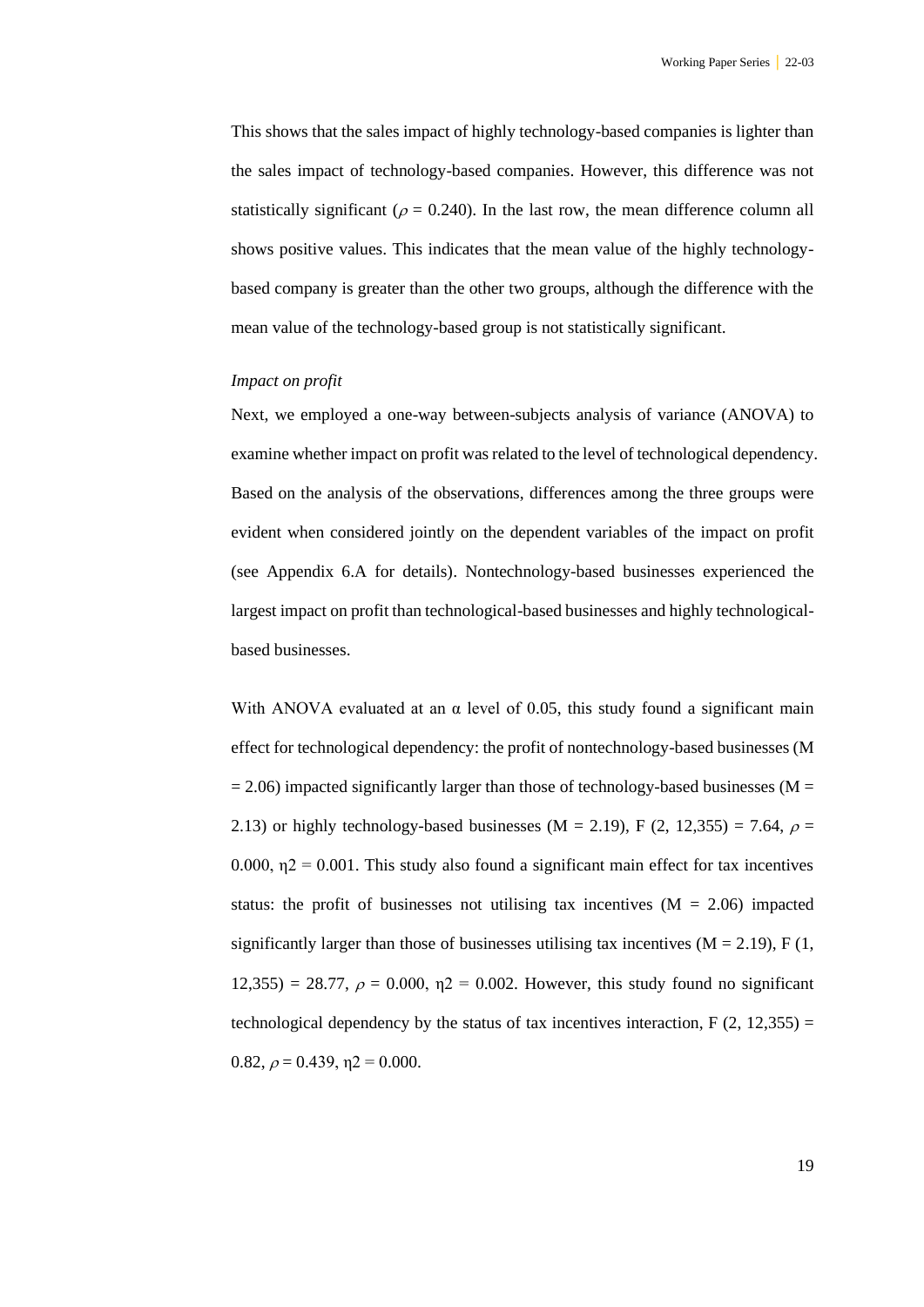The impact on profit for businesses that have a technological dependency and utilising tax incentives differed significantly from those of nontechnology-based businesses and not utilising tax incentives. Graph 3 provides a visualised comparison of estimated marginal means of profit contractions. Panel A shows that technologicalbased and highly technological-based businesses scored higher than nontechnologicalbased businesses, meaning that the impact of profit on the former group was less severe than the latter. Panel B depicts all groups that utilised incentives had a lower impact than groups that did not utilised tax incentives.

**Graph 3: Technological dependence and impact on profit**



Note: This graph compares the means of six groups based on their technological dependence categories and their tax incentives utilisation status. Both Panels A and B consistently show that highly technology-based businesses experienced the lowest impact on profit (indicated by the higher means score compared to the other groups), with those utilising tax incentives having the lower impact than those not utilising tax incentives.

Source: Authors' calculation based on survey data

As mentioned earlier, considering that the three groups have different numbers of observations, a post-hoc analysis was conducted to test the robustness of the findings (see Appendix 6.B for details). The test results show that there are statistically significant differences among the impact on profit experienced by nontechnologybased businesses and the technology-based group (mean difference  $= -0.071$ ;  $\rho = 0.029$ )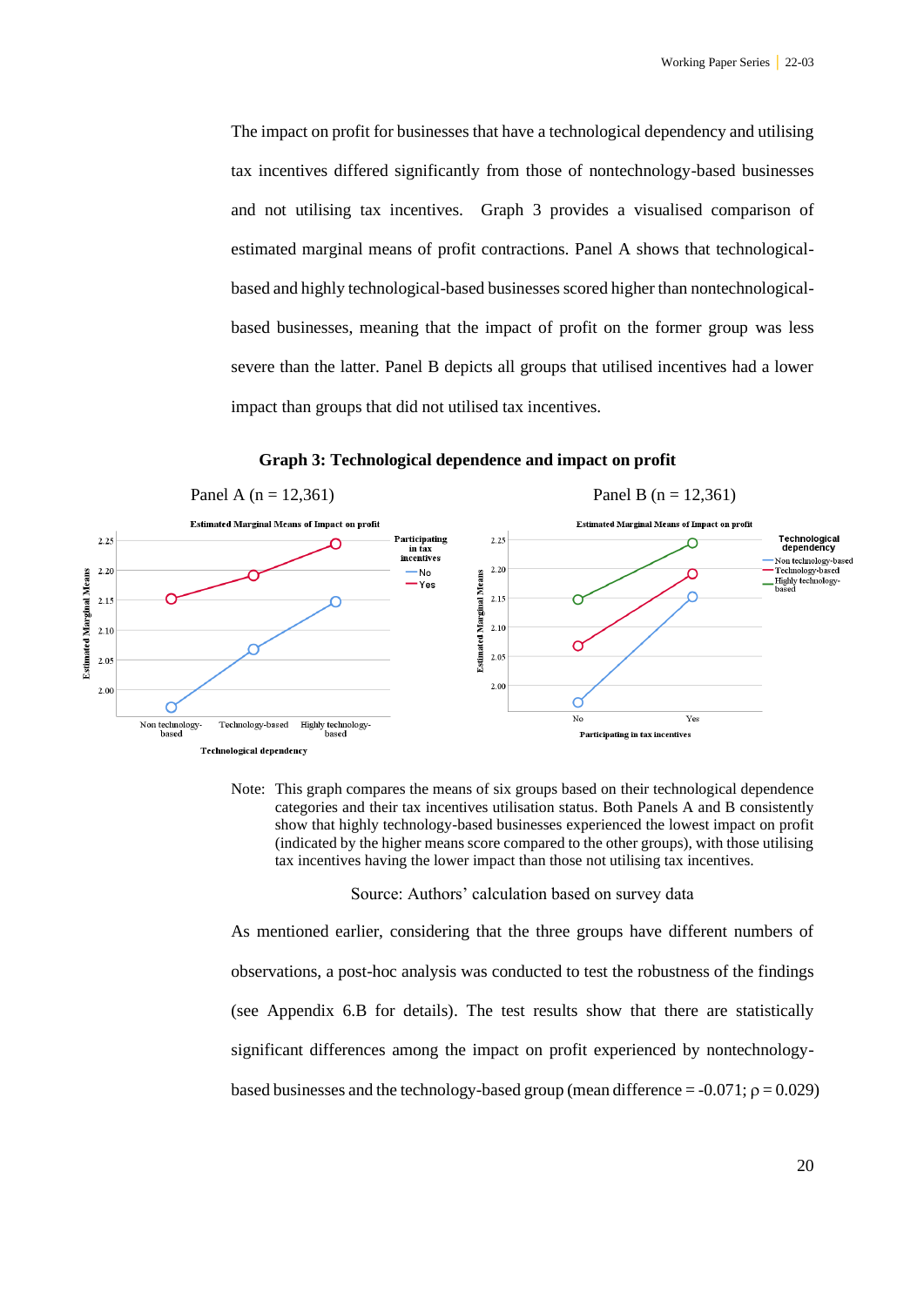and the highly technology-based businesses group (mean difference =  $-0.135$ ;  $\rho$  = 0.000).

Table 4 shows the differences in the mean value of the impact on profit of the three groups. The first row shows the difference in the mean values of nontechnology-based businesses with technology-based and highly technology-based groups.

| Games-Howell         |                               |                                  |       |                            |                |  |
|----------------------|-------------------------------|----------------------------------|-------|----------------------------|----------------|--|
| (I)<br>Technological | $\mathrm{J}$<br>Technological | Mean<br><b>Difference</b>        |       | 95% Confidence<br>Interval |                |  |
| dependency           | dependency                    | $(I-J)$                          | Sig.  | Lower<br>Bound             | Upper<br>Bound |  |
| Nontechnology-       | Technology-based              | $-0.071**$                       | 0.029 | $-0.14$                    | $-0.01$        |  |
| based                | Highly technology-based       | (0.028)<br>$-0.135**$<br>(0.034) | 0.000 | $-0.22$                    | $-0.05$        |  |
| Technology-based     | Nontechnology-based           | $0.071**$                        | 0.029 | 0.01                       | 0.14           |  |
|                      | Highly technology-based       | (0.028)<br>$-0.064*$<br>(0.029)  | 0.074 | $-0.13$                    | 0.00           |  |
| Highly               | Nontechnology-based           | $0.135**$                        | 0.000 | 0.05                       | 0.22           |  |
| technology-based     | Technology-based              | (0.034)<br>$0.064*$<br>(0.029)   | 0.074 | 0.00                       | 0.13           |  |

**Table 4: Post-hoc analysis of the impact on profit**

\*\*. The mean difference is significant at the 0.05 level; \*. The mean difference is significant at the 0.1 level. Standard errors are in parentheses

Source: Authors' calculation based on survey data

A negative value indicates that the mean value of the nontechnology-based group is smaller than that of the two technology-based groups. The highest difference occurs between the mean value of nontechnology-based companies and highly technologybased companies (-0.135).

The second row shows the difference in the mean value of the sales impact of technology-based companies with nontechnology-based and highly technology-based companies. The difference in the mean value of the sales impact of technology-based and highly technology-based companies is negative (-0.064). This shows that the impact on the profit of highly technology-based companies is lighter than the impact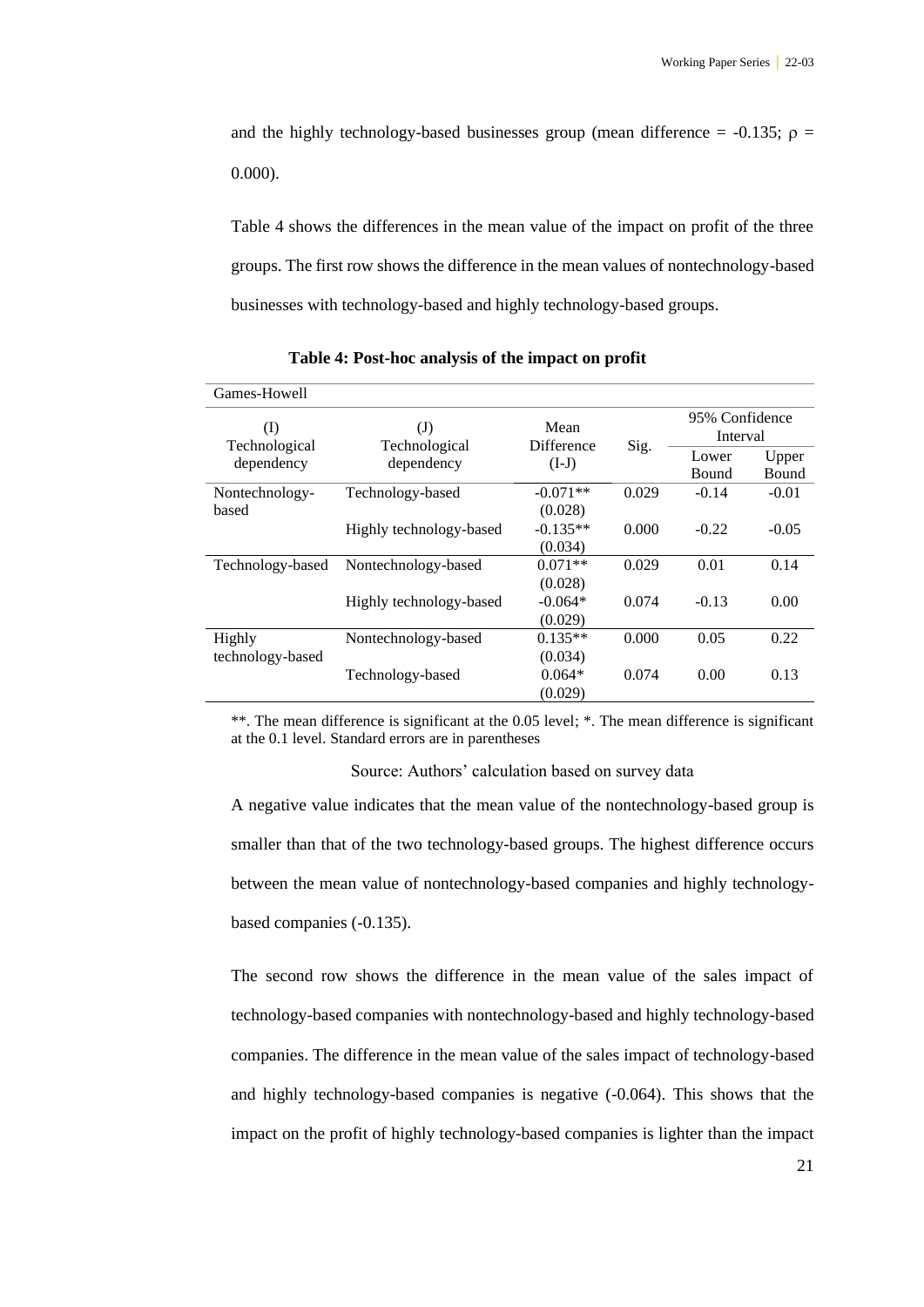on profit of technology-based companies. However, this difference was not statistically significant ( $\rho = 0.074$ ). In the last row, the mean difference column all shows positive values. This indicates that the mean value of the highly technologybased company is greater than the other two groups, although the difference with the mean value of the technology-based group is not statistically significant.

#### *3.1.4 Multiple regression analysis*

The results of regression analysis are shown in [Table 5](#page-21-0) with Durbin–Watson Test shows no significant problems of autocorrelation. As indicated earlier, our primary variables of interest are technological dependence and tax incentives effects.

|                 | Table 5: Regression results of the impact on sales and profit |                |
|-----------------|---------------------------------------------------------------|----------------|
| endent variable | Impact on sales                                               | Impact on prof |

<span id="page-21-0"></span>

| Independent variable       |             | Impact on sales<br>Impact on profit |              |         |  |
|----------------------------|-------------|-------------------------------------|--------------|---------|--|
| (Constant)                 | $3.020***$  | (0.066)                             | 2.818 ***    | (0.066) |  |
| Technological effects      |             |                                     |              |         |  |
| Technology-based           | $0.116***$  | (0.026)                             | $0.053$ **   | (0.027) |  |
| Highly technology-based    | $0.129***$  | (0.033)                             | $0.078$ **   | (0.033) |  |
| Tax incentives effect      |             |                                     |              |         |  |
| Receiving incentives       | $0.066***$  | (0.023)                             | $0.059$ **   | (0.023) |  |
| Market effects             |             |                                     |              |         |  |
| Mixed (domestic & export)  | $-0.126***$ | (0.037)                             | $-0.058$     | (0.037) |  |
| Overseas                   | $-0.047$    | (0.056)                             | $-0.382$ *** | (0.057) |  |
| Supplier effects           |             |                                     |              |         |  |
| Domestic                   | $-0.011$    | (0.033)                             | 0.041        | (0.033) |  |
| Overseas                   | $-0.082$    | (0.050)                             | $-0.001$     | (0.050) |  |
| Mixed                      | $-0.009$    | (0.039)                             | $-0.046$     | (0.039) |  |
| Business type effect       |             |                                     |              |         |  |
| Manufacturer               | $0.082**$   | (0.032)                             | $0.073$ **   | (0.033) |  |
| Size effects               |             |                                     |              |         |  |
| Annual sales turnover      | $0.049***$  | (0.008)                             | $0.033$ ***  | (0.008) |  |
| Number of employees        | $0.077***$  | (0.011)                             | $0.038$ ***  | (0.011) |  |
| Regional effects           |             |                                     |              |         |  |
| Sumatra                    | $0.134***$  | (0.032)                             | $0.130$ ***  | (0.032) |  |
| Kalimantan                 | $0.182***$  | (0.046)                             | $0.190$ ***  | (0.046) |  |
| Sulawesi                   | 0.057       | (0.049)                             | 0.066        | (0.050) |  |
| Bali - Nusa Tenggara       | $-0.143***$ | (0.051)                             | $-0.107$ **  | (0.051) |  |
| Papua Maluku               | 0.148       | (0.094)                             | 0.124        | (0.094) |  |
| Sector effects             |             |                                     |              |         |  |
| Wholesale and retail trade | $0.171***$  | (0.036)                             | $0.166$ ***  | (0.036) |  |
| Manufacturing              | $0.096**$   | (0.048)                             | $0.095$ **   | (0.048) |  |
| Other services activities  | $0.144***$  | (0.036)                             | $0.186$ ***  | (0.037) |  |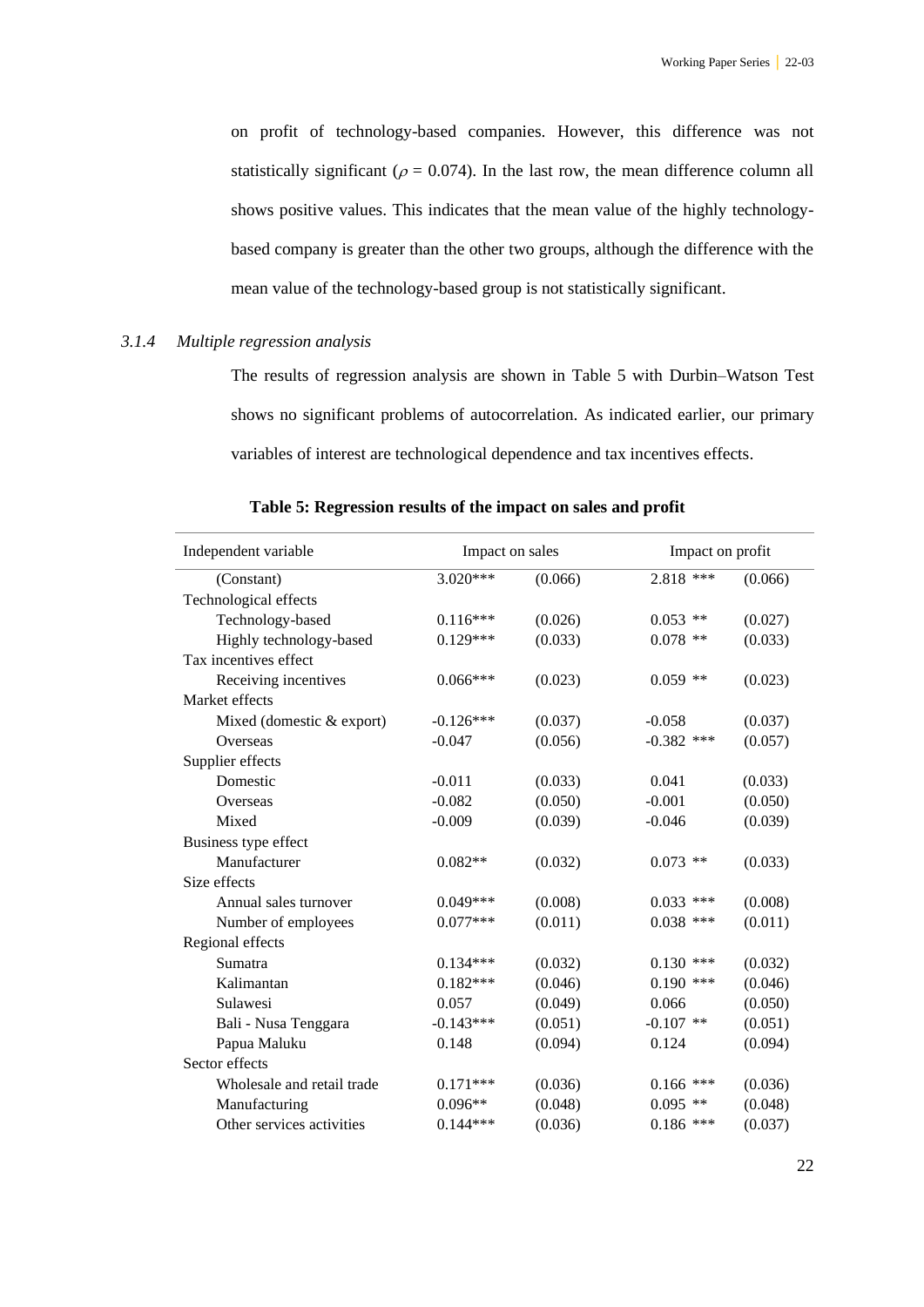| Financial and insurance<br>activities           | 0.435***    | (0.063) | $0.511$ ***  | (0.063) |
|-------------------------------------------------|-------------|---------|--------------|---------|
| Transportation and storage                      | 0.064       | (0.068) | 0.075        | (0.068) |
| <b>Business activities</b>                      | $0.168**$   | (0.073) | $0.234$ ***  | (0.074) |
| Information and                                 | $0.405***$  | (0.073) | $0.331$ ***  | (0.073) |
| communication                                   |             |         |              |         |
| Agriculture, forestry, and                      | $0.185***$  | (0.069) | $0.216$ ***  | (0.070) |
| fishing                                         |             |         |              |         |
| Human health and social                         | $0.274***$  | (0.073) | $0.152$ **   | (0.073) |
| work activities                                 |             |         |              |         |
| Mining and quarrying                            | $-0.027$    | (0.104) | $-0.100$     | (0.104) |
| Real estate activities                          | $-0.087$    | (0.089) | $-0.082$     | (0.090) |
| Accommodation and food                          | $-0.291***$ | (0.081) | $-0.295$ *** | (0.081) |
| service activities                              |             |         |              |         |
| Electricity and gas                             | $0.420***$  | (0.099) | $0.505$ ***  | (0.099) |
| Education                                       | 0.054       | (0.138) | 0.025        | (0.138) |
| Water supply, sewerage,                         | $0.629***$  | (0.159) | $0.495$ ***  | (0.159) |
| waste management, and<br>remediation activities |             |         |              |         |
| Year effects                                    |             |         |              |         |
| < 1980                                          | $-0.197***$ | (0.057) | $-0.085$     | (0.057) |
| 1980 - 1990                                     | $-0.054$    | (0.048) | $-0.003$     | (0.048) |
| 1990 - 1995                                     | 0.008       | (0.044) | $-0.138$ *** | (0.045) |
| 1996 - 2000                                     | $-0.102**$  | (0.044) | $-0.023$     | (0.044) |
| $2001 - 2005$                                   | $-0.094**$  | (0.039) | $-0.068$ *   | (0.039) |
| $2006 - 2010$                                   | $-0.065*$   |         | $-0.060$ *   | (0.034) |
| $2011 - 2015$                                   |             | (0.034) |              |         |
|                                                 | $-0.020$    | (0.031) | $-0.003$     | (0.031) |
| <b>Business hindrance effects</b>               |             |         |              |         |
| Obtaining raw material                          | $-0.705***$ | (0.070) | $-0.377$ *** | (0.070) |
| Paying operational cost                         | $-1.716***$ | (0.049) | $-1.355$ *** | (0.050) |
| Paying labour cost                              | $-1.804***$ | (0.057) | $-1.500$ *** | (0.057) |
| Product distribution                            | $-0.825***$ | (0.069) | $-0.480$ *** | (0.069) |
| Decrease in demand                              | $-1.605***$ | (0.045) | $-1.237$ *** | (0.045) |
| Increase of operational                         | $-0.548***$ | (0.061) | $-0.448$ *** | (0.061) |
| cost                                            |             |         |              |         |
| Debt payment                                    | $-1.695***$ | (0.058) | $-1.412$ *** | (0.059) |
| Observations                                    | 12,361      |         | 12,361       |         |
| <b>Adjusted R-square</b>                        | 0.209       |         | 0.144        |         |
| F-value                                         | 73.713      |         | 47.308       |         |
| Durbin-Watson                                   | 1.949       |         | 1.905        |         |

Notes: Standard errors are in parentheses and displayed next to the coefficient to save space.

∗ Significance at 90% confidence level.

∗∗ Significance at 95% confidence level.

∗∗∗ Significance at 99% confidence level

Source: Authors' calculation based on survey data

Validating our previous ANOVA analysis, results from the coefficients of technological dependence dummies indicate that both technological-based and highly technological-based possess a positive and significant influence on the impact on sales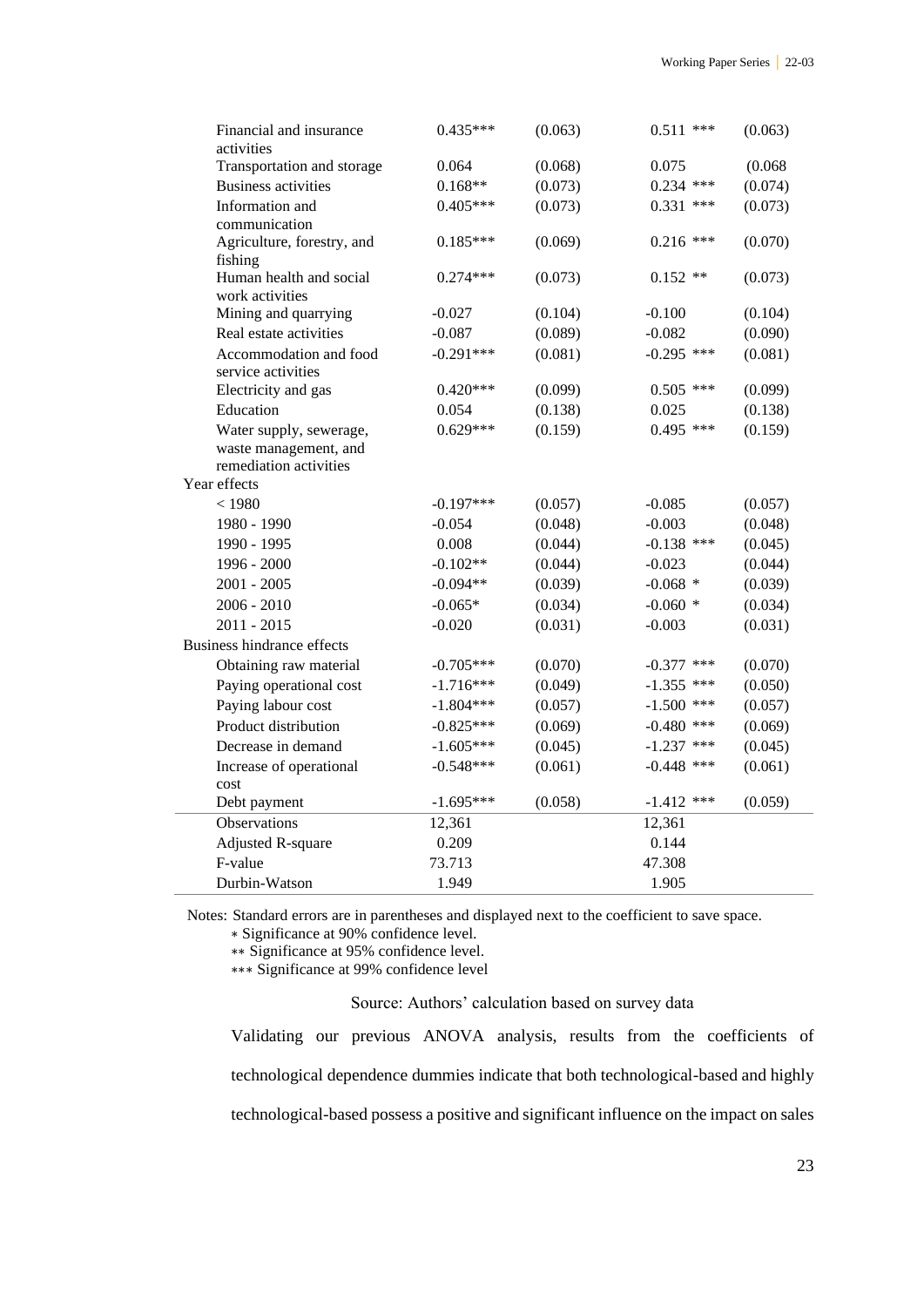and impact on profit. This means that during the pandemic technology-based and highly technology-based businesses experienced better business performance in terms of changes in sales and profit, compared to those of nontechnology-based businesses. In addition, from [Table 5,](#page-21-0) holding all other regressor variables constant, the regression coefficient of highly technology-based businesses is larger than that of technologybased businesses, meaning that the business performance of the highly technologybased is better than those of technology-based entities.

This result is the same for the tax incentives effect. That is, the coefficients for businesses utilising tax incentives are positive and statistically significant, meaning that the businesses utilising tax incentives experienced better business performance i.e., in terms of sales and profit—during the pandemic. Thus, both technology-based and highly technology-based businesses and businesses that utilising tax incentives consistently and significantly report lower sales contraction and lower declined profit compared to nontechnology-based businesses and without tax incentives, as indicated earlier in ANOVA analysis (recall the visual representations depicted in Graphs 2 and 3 for easier comparisons).

In terms of market effects, we found that the coefficients for businesses with its primary market shares were overseas and mixed (i.e., domestic and export) are all negative—although with different statistical significance, meaning that in general businesses with the dominant domestic market experiencing better business performance. Another characteristic is that the coefficients for supplier effects are all negative but all not statistically significant, implying that the origin of inputs does not relate with business performance during the pandemic.

Further, the coefficients of annual sales turnover and the number of employees are all negative and statistically significant both for Model 1 and Model 2. This implies that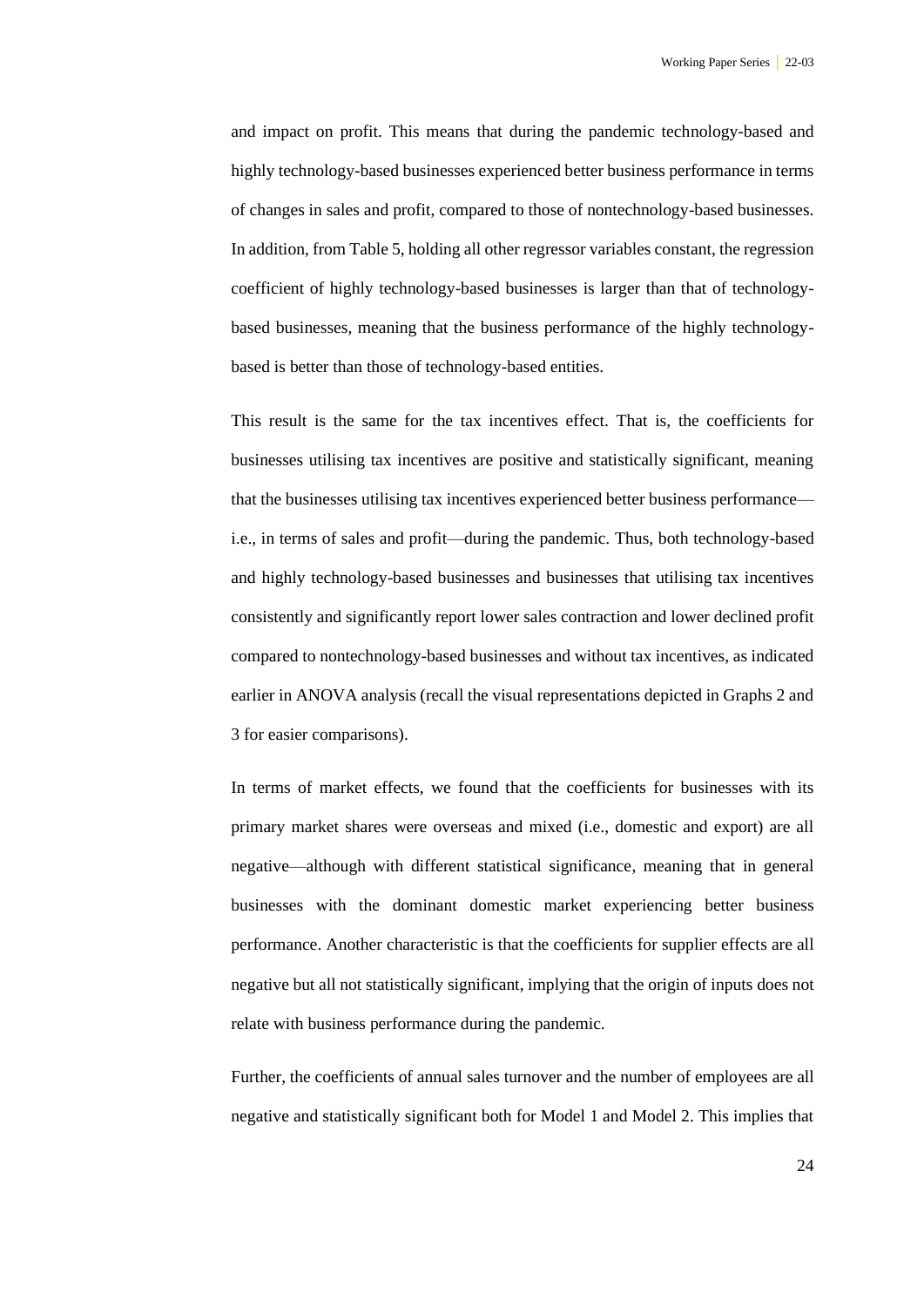the higher the size of businesses, the higher the resilience of the businesses during the pandemic. In terms of regional effects, the findings confirm official reports that Bali suffered the most during the pandemic. $9$  In terms of sector, our study found that businesses in the accommodation and food service activities sector appeared to be hit the most during the pandemic, indicated by the only sector with negative and statistically significant coefficient. This also confirms official reports that explicitly stated this sector experienced the largest decline in business operation due to the pandemic.<sup>10</sup>

Finally, the coefficient for business hindrance effects is all negative and statistically significant meaning that businesses that experienced financial and non-financial hardships reported a decline both in sales and profit. Thus, evidence is robust that business hindrance caused by the pandemic has created sales and profit contractions.

#### **3.2 Discussions**

We empirically examine the role of technological dependency and the performance of Indonesian businesses in the time of Covid-19. In general, our results appear to be as expected. Our findings generally support the notion that information technology has facilitated businesses to be more resilient (see, for example, Porter and Millar, 1985; Chishakwe & Smith, 2012; Harel, 2021). According to World Bank (2016), by lowering information costs, information technology has the potential to significantly reduce the cost of economic and social transactions for enterprises, individuals, and the public sector. Several mechanisms explain how digital technology fosters progress.

First, by facilitating automation and better coordination, the internet can increase efficiency. Second, by offering potentially frictionless communication and

<sup>9</sup> See, Bank Indonesia (2021).

<sup>10</sup> See, Statistics Indonesia (2020).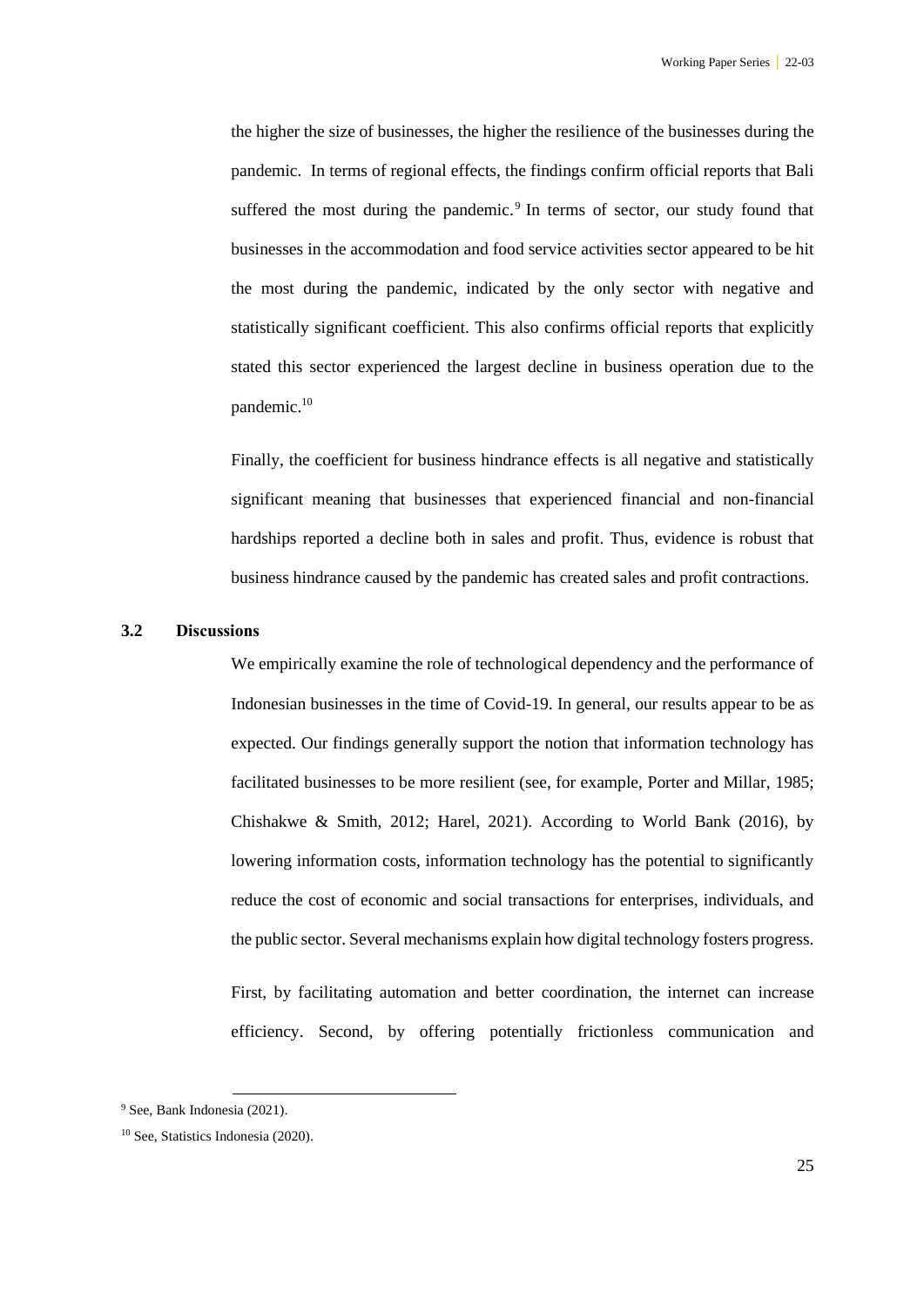collaboration, the internet supports new delivery models for goods and services, collaborative action, and innovation. Third, by expanding commerce, providing jobs, and improving access to previously inaccessible public services—such as tax incentives, the internet promotes market effects thereby facilitating inclusion.

In the context of the pandemic, as the empirical findings of this study have shown, it seems the second and the third mechanism to be more relevant. Highly technologybased businesses have ample opportunities to participate in the digital economy by, for example, creating new marketing channels, selling products or services on the existing prominent marketplaces or platforms, and sourcing their input material online. In short, technology-based businesses have more opportunities not only to increase their production but also to expand their market shares. This justifies the findings that show both technology-based and highly technology-based businesses have a lower impact on sales and profit during the pandemic and supports several studies (Clarke, Qiang, and Xu 2015; Kneller and Timmis 2016; Bertschek and Niebel 2016; Fernandes et al. 2019).

For this reason, we argue government and related stakeholders need to prioritise infrastructure investment in information technology to attain sustainable development and support businesses and communities. Data for 2020 shows that Indonesia is still experiencing an internet access gap (ITU, 2021). Only about 54% of the population uses the internet, this is much lower than its two neighbouring countries, namely Singapore (95%) and Malaysia (90%). The reason is that in the absence of fundamental technological services, it is impossible to create programs that direct companies to go digital and have adequate technological capabilities. This solution should include the availability of infrastructure that supports the use of information technology, such as increasing internet access speed and bandwidth, network availability especially in the area where the internet penetration rate is low.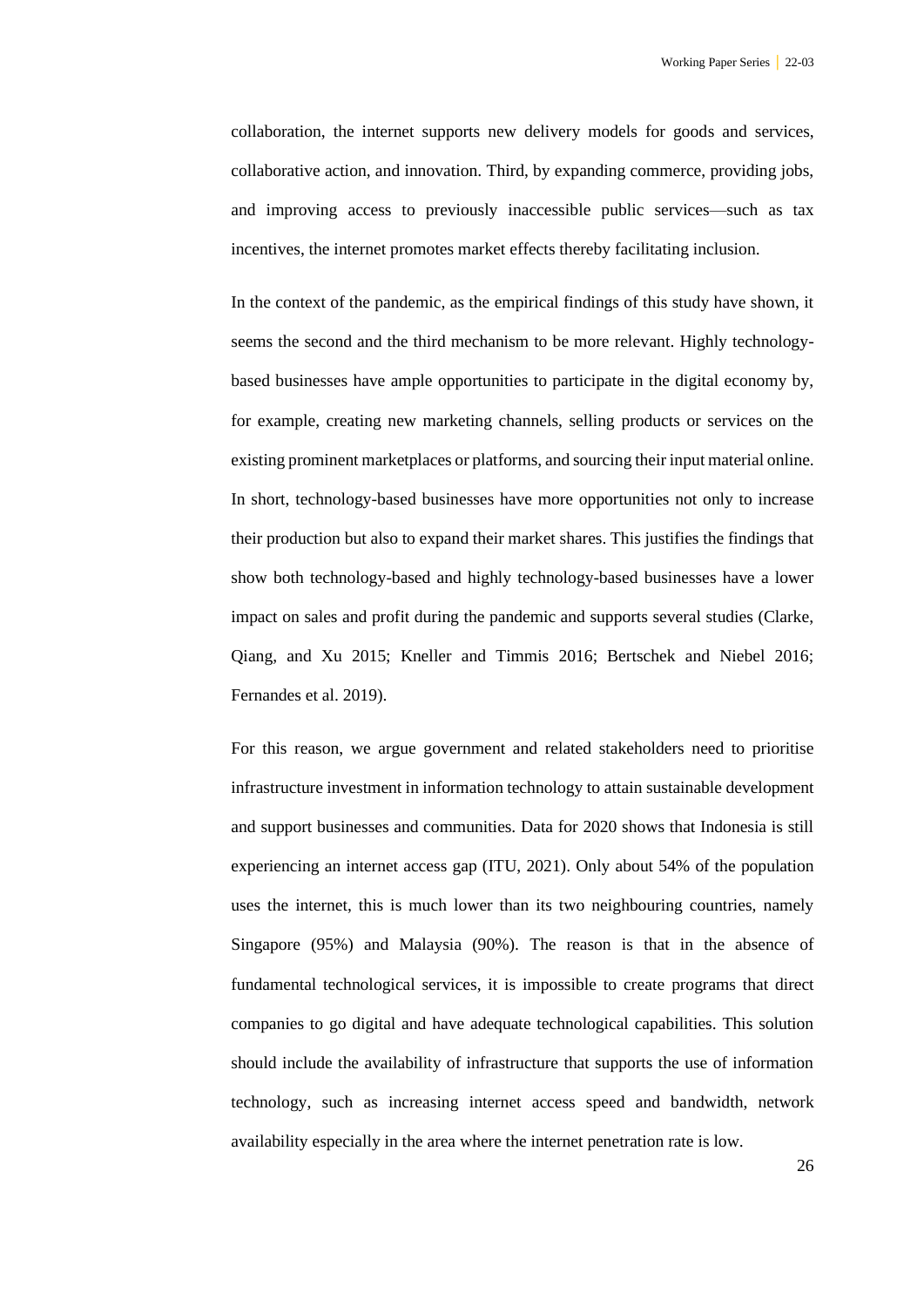Further, during the Covid-19 pandemic, the main area of tax policy measures has been on giving liquidity assistance to businesses to help them stay afloat, as well as income assistance to vulnerable breadwinners (OECD, 2020). In this sense, many governments have taken significant efforts to mitigate the economic impact caused by the direct consequences of social limitation measures. About this, we found that there is a strong relationship between tax incentives and the ability of businesses in preserving their economic capacity. Our results suggest that there is a significant interaction effect between technological dependency and participating in tax incentives. That is the economic contractions for businesses that have a technological dependency and utilising tax incentives differed significantly from those of nontechnology-based businesses and not utilising tax incentives.

Thus, concerning the implementation of tax policy measures, government bodies need to develop effective communication and public relation strategies regarding the benefits of tax incentives. By doing so, policymakers can keep pace with more targeted and stronger measures to address evolving impact and risks faced by businesses, meaning that it is necessary to segment specific groups of businesses to increase their level of participation. Government authorities or related parties can also further use behavioural approaches to exercise policy interventions. However, further analysis needs to be undertaken to gain a better understanding of these findings. For instance, the status of tax incentive participation in this study is inherently general; that is, it does not differ specifically what types of tax incentives are being utilised nor what is the total amount of tax incentives used.

#### **4. CONCLUSION**

This study seeks primarily to investigate the relationship between technological dependency and the performance of Indonesian businesses, particularly during the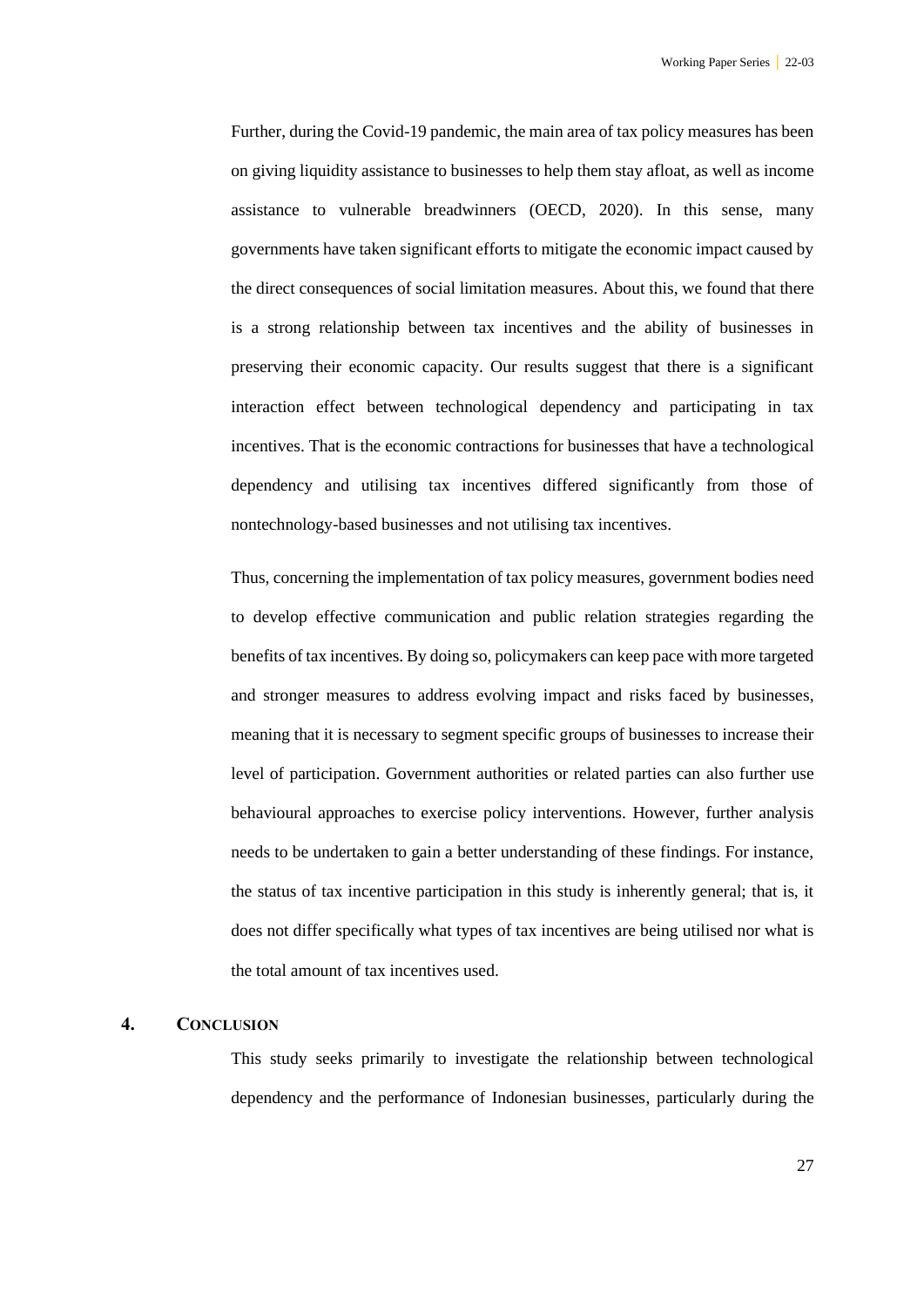Covid-19 pandemic. In doing so, this study places technological dependence as the central variable under investigation. Our findings can be summarised as follows.

First, employing correspondence analysis, we found that the dependency on information technology has a strong association with business resiliency, particularly during the pandemic. That is, technology-based and highly technology-based businesses experienced a lower decline in sales than those of nontechnology-based businesses. Our analysis also found that businesses experienced different hindrances during the pandemic. For instance, high technology-based businesses tend to experience product distribution as a major difficulty while nontechnology-based businesses have a strong tendency to report obtaining raw material and declining demand as major difficulties.

Second, confirming the correspondence analysis results, our analysis using ANOVA and multiple regression found that both impacts on sales and profit were related to the level of technological dependency. During the pandemic, nontechnology-based businesses experienced the largest impact on sales and profit compared to technological-based businesses and highly technological-based businesses, meaning that the later categories appeared to demonstrate better business performance than the former. We also found a significant main effect for tax incentives status: the sales and profit of businesses not utilising tax incentives impacted significantly larger than those of businesses utilising tax incentives.

While our study has successfully confirmed findings from official reports (e.g., Bank Indonesia, 2021; Statistics Indonesia, 2020), it is worth noting however that these results provide evidence on the correlation between technological dependency and business performance, but do not offer a causal explanation between the two. The same caveat also applies to the correlation between the utilisation of tax incentives and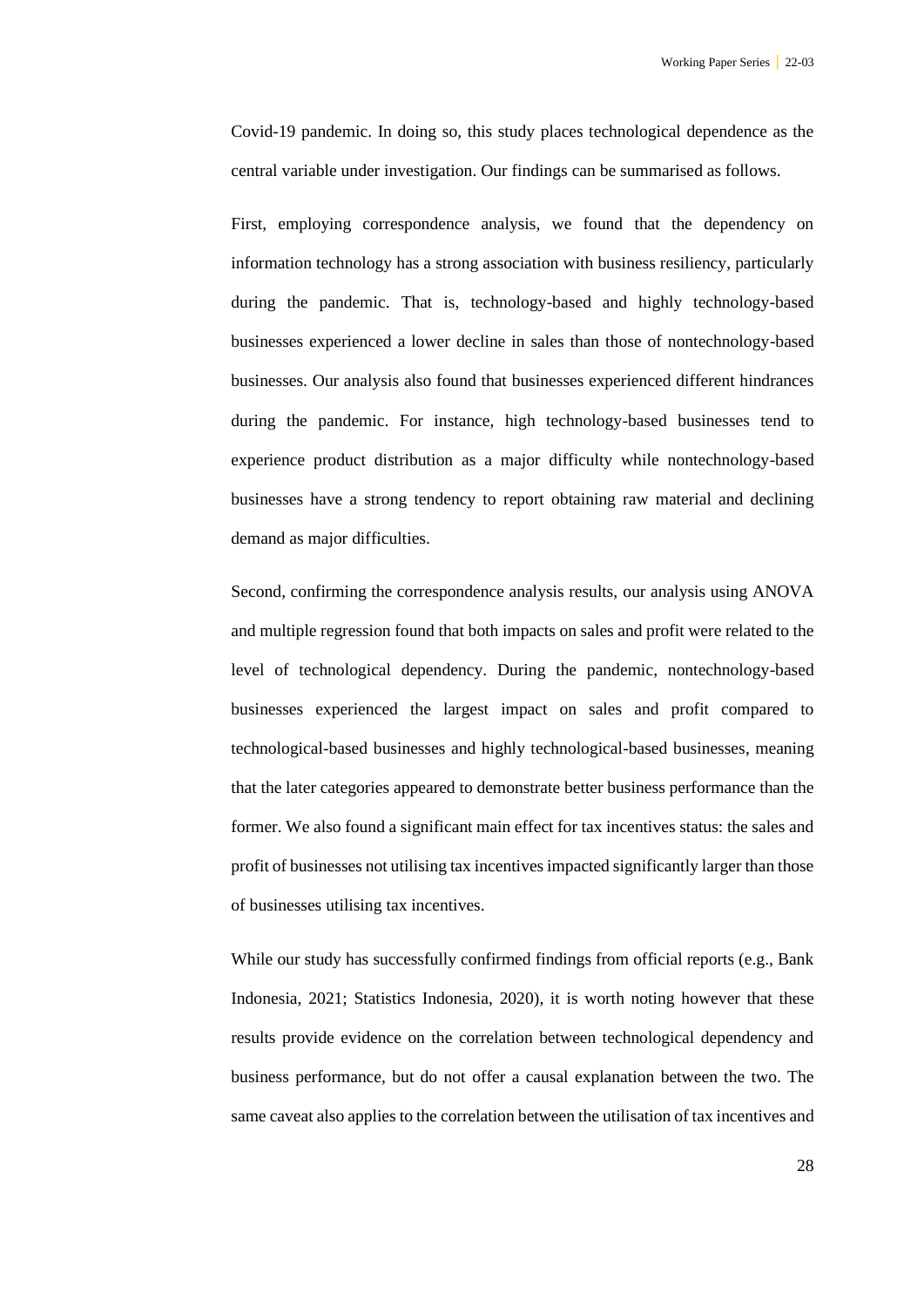business performance. This is because the causal nature of the relationship between these variables requires different empirical data and strategies. It is beyond the scope of this study to provide these causal relationships. Also, this study heavily relied on survey data, specifically within the Indonesian context. Consequently, the relevance of the findings to other contexts is therefore unknown. This is because businesses in other regions might have different challenges and operating contexts. For these reasons, we also acknowledge that we might not be able to extrapolate the findings in this paper in other developing countries.

Finally, we believe a better understanding of the relationship between technological dependence—including tax incentives—and business performance found in our work offer relevant and useful insights for both policymakers and businesses. Relating to this, in addition to the use of administrative data, future research could scrutinize several further questions. How, and in what ways, do the technological dependencies influence business performance? Do market characteristics shape how businesses react to the adoption of information technology? How do businesses respond in the provision of various tax incentives? Answering these follow-up questions is likely to generate useful insights relevant to policy design and formulation.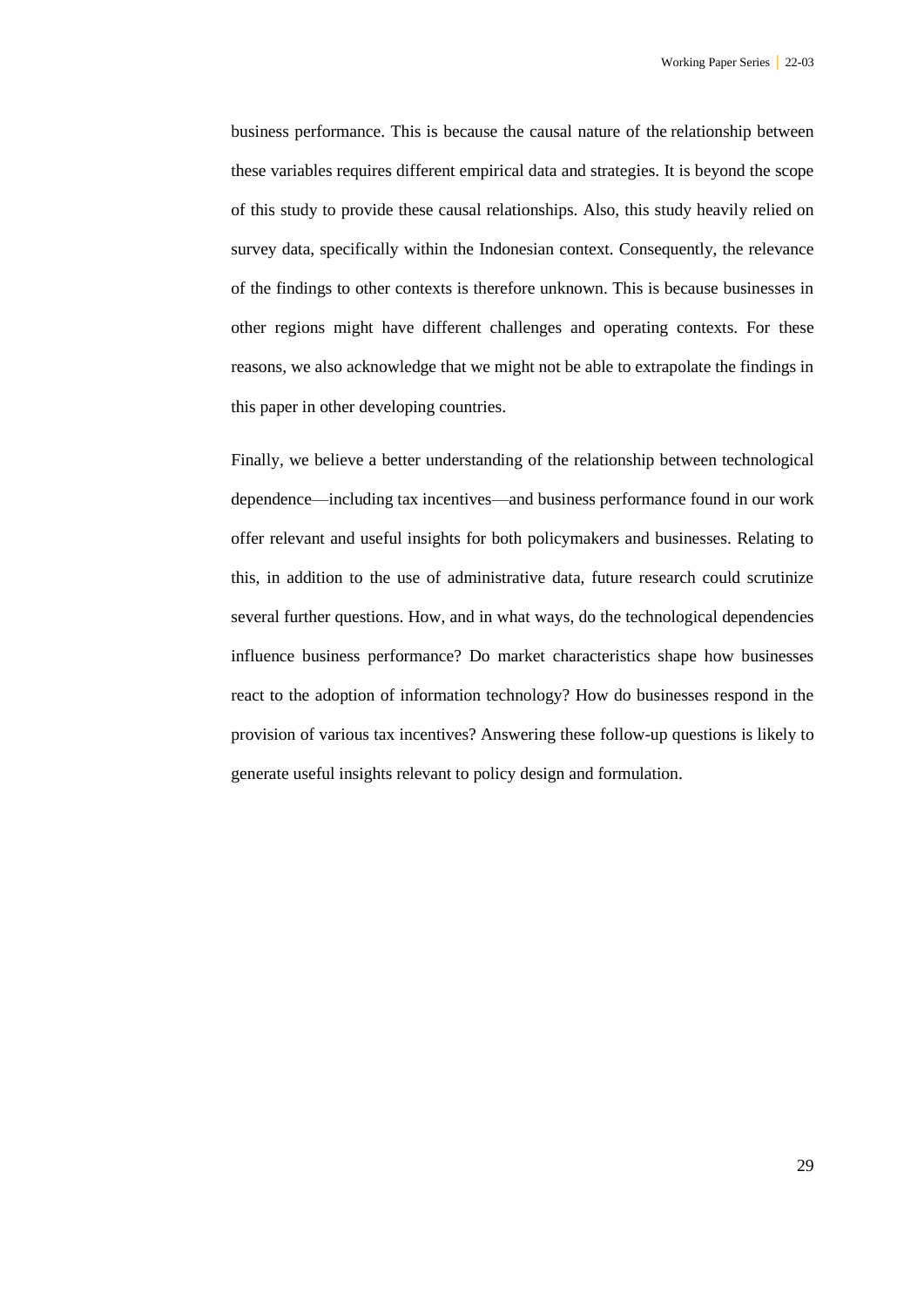#### **5. REFERENCES**

- Angrist, J. D. & Pischke, J.-S., 2009. *Mostly harmless econometrics: an empiricist's companion.*  Princeton: Princeton University Press.
- Babbie, E., 2010. *The practice of social research.* 12th ed. Belmont, CA: Wadsworth.
- Bank Indonesia, 2020. *Economic report on Indonesia 2020: Synergize to build optimism for Economic Recovery,* Jakarta: Bank Indonesia.
- Beh, E. J. & Lombardo, R., 2014. *Correspondence analysis: theory, practice and new strategies.* 1st ed. New York: John Wiley & Sons, Incorporated.
- Bendixen, M., 2003. A practical guide to the use of correspondence analysis in marketing research. *Marketing Bulletin,* Volume 14, Technical Note 2.
- Bertschek, I. & Niebel, T., 2016. Mobile and more productive? Firm-level evidence on the productivity effects of mobile internet use. *Telecommunications Policy,* 40(9), pp. 888-898.
- Breznik, L., 2012. Can information technology be a source of competitive advantage?. *Economic and Business Review,* 14(3), pp. 251-269.
- Chetty, R. et al., 2020. *The economic impacts of COVID-19: evidence from a new public database built using private sector data.* Cambridge: National Bureau of Economic Research.
- Chishakwe, D. B. & Smith, W., 2012. An analysis of the impact of disruptive technology on the success of small and medium enterprises (SMEs) in a developing nation. A case of King Williams Town, South Africa. *African Journal of Business Management,* Volume 6, pp. 10050-10060.
- Clarke, G. R., Qiang, C. Z. & Xu, L. C., 2015. The Internet as a general-purpose technology: Firmlevel evidence from around the world. *Economics Letters,* Volume 135, pp. 24-27.
- Doey, L. & Kurta, J., 2011. Correspondence analysis applied to psychological research. *Tutorials in Quantitative Methods for Psychology,* 7(1), pp. 5-14.
- Fairlie, R., 2020. The impact of COVID-19 on small business owners: evidence from the first 3 months after widespread social-distancing restrictions. *Journal of Economics & Management Strategy,* 29(4), pp. 1-14.
- Fernandes, A. M., Mattoo, A., Nguyen, H. & Schiffbauer, M., 2019. The internet and Chinese exports in the pre-ali baba era. *Journal of Development Economics,* Volume 138, pp. 57-76.
- Greenacre, M., 2017. *Correspondence analysis in practice.* 3rd ed. Florida: Chapman & Hall/CRC Press.
- Harel, R., 2021. The impact of Covid-19 on small businesses' performance and innovation. *Global Business Review,* pp. 1-22.
- ITU, 2020. *International Telecommunication Union (ITU) - Digital Development Dashboard.*  [Online] Available at: https://www.itu.int/en/ITU-D/Statistics/Dashboards/Pages/Digital-Development.aspx [Accessed 30 December 2021].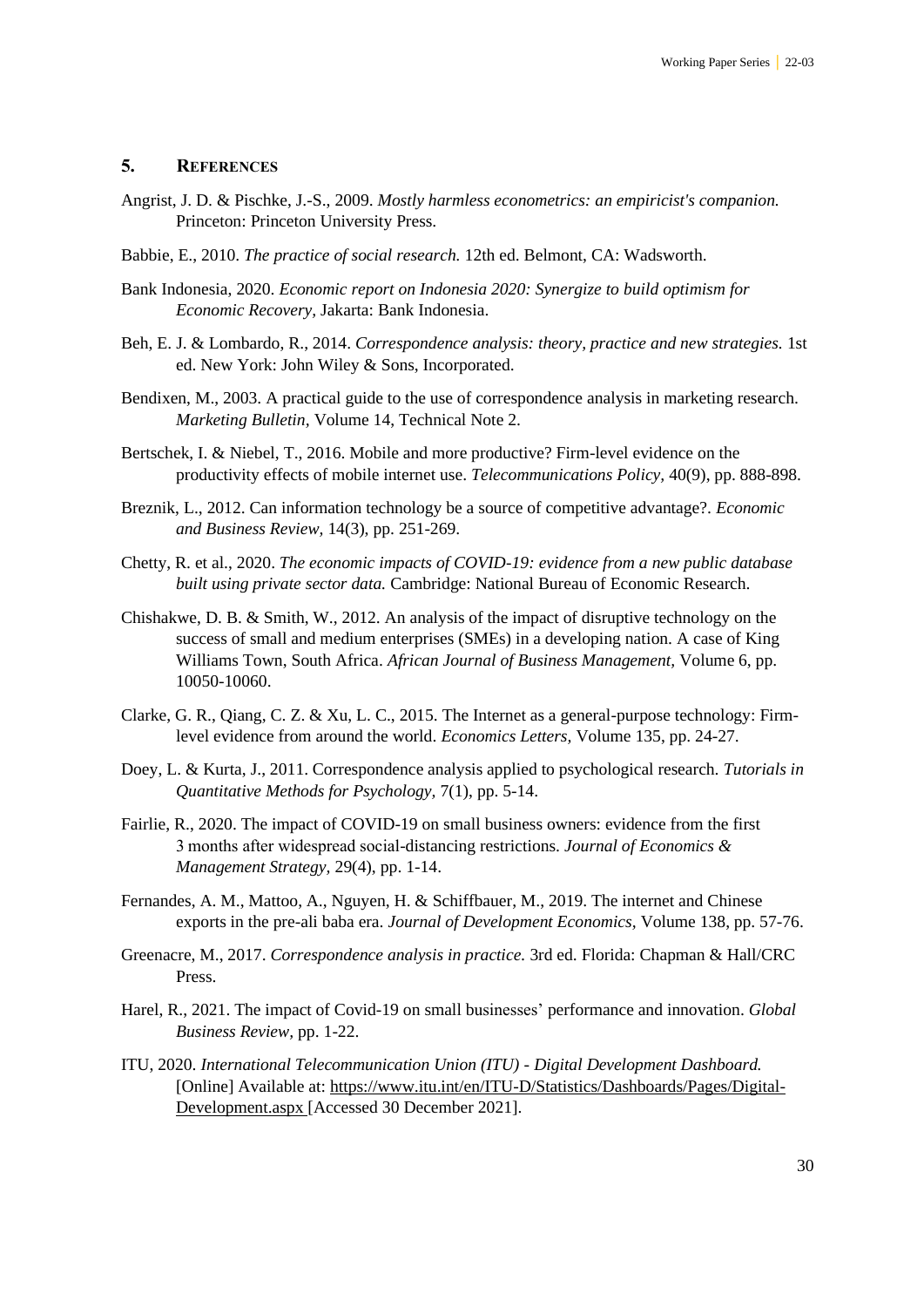- Kneller, R. & Timmis, J., 2016. 2016. *ICT and exporting: The effects of broadband on the extensive margin of business service exports,* 24(4), p. 757–796.
- Neuman, W. L., 2011. *Social research methods: Qualitative and quantitative approaches, 7th Edition.* Massachusetts: Allyn & Bacon.
- OECD, 2020. *Tax and fiscal policy in response to the Coronavirus crisis: Strengthening confidence and resilience,* Paris: OECD (Organisation for Economic Co-operation and Development).
- Porter, M. E. & Millar, V. E., 1985. How information gives you competitive advantage. *Harvard Business Review*, July, pp. 2-13.
- Shen, H. et al., 2020. The impact of the Covid-19 pandemic on firm performance. *Emerging Markets Finance and Trade,* 56(10: Special Issue: Research on Pandemics), pp. 2213-2230.
- Sourial, N. et al., 2009. Correspondence analysis is a useful tool to uncover the relationships among categorical variables. *Journal of Clinical Epidemiology,* 63(6), pp. 638-646.
- Statistics Indonesia, 2020. *Analysis on Covid-19 impact on businesses owners,* Jakarta: Statistics Indonesia.
- The World Bank, 2016. *World development report 2016: Digital dividends,* Washington DC: International Bank for Reconstruction and Development / The World Bank.
- Tzokas, N., Kim, Y. A., Akbar, H. & Al-Dajani, H., 2015. Absorptive capacity and performance: The role of customer relationship and technological capabilities in high-tech SMEs. *Industrial Marketing Management,* May, Volume 47, p. 134–142.
- Vaus, D. d., 2014. *Surveys in social research.* 6th ed. New South Wales: Allen & Unwin.
- Velleman, P. F. & Wilkinson, L., 1993. Nominal, ordinal, interval, and ratio typologies are misleading. *The American Statistician,* 47(1), pp. 65-72.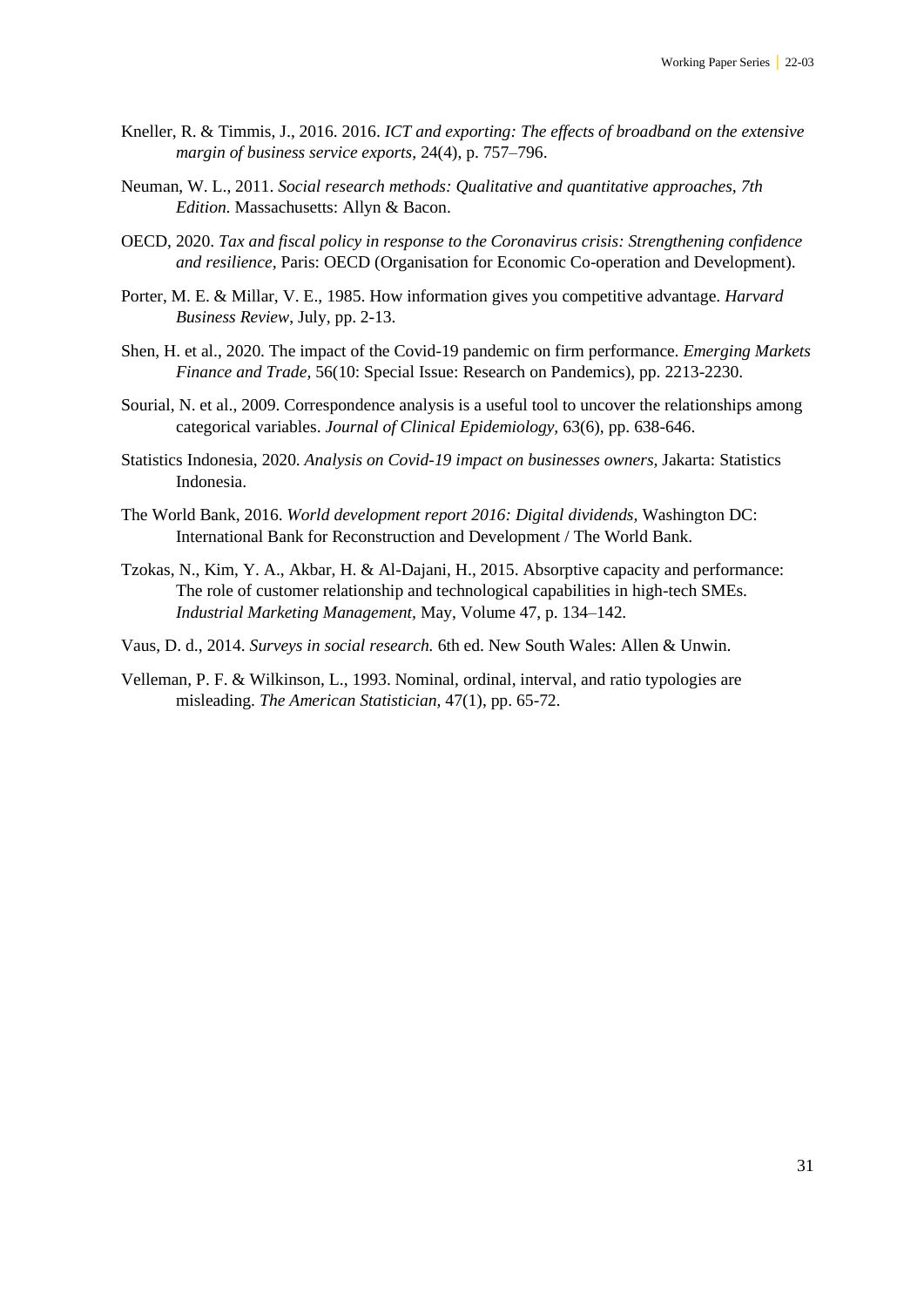#### **6. APPENDICES**

|                   | Technological dependency |                      |                                |                |
|-------------------|--------------------------|----------------------|--------------------------------|----------------|
| Survey respondent | Nontechnology-<br>based  | Technology-<br>based | Highly<br>technology-<br>based | Total          |
| <b>Staff</b>      | 853 (6.9%)               | 2,866 (23.2%)        | $1,056(8.5\%)$                 | 4,775 (38.6%)  |
| Owner             | 406 (3.03%)              | 556 (4.5%)           | 168 (1.4%)                     | $1,130(9.1\%)$ |
| Manager           | 590 (4.8%)               | 1,645 (13.3%)        | 586 (4.7%)                     | 2,821 (22.8%)  |
| Director          | 822 (6.6%)               | 1,848 (15.0%)        | 715 (5.8%)                     | 3,385 (27.4%)  |
| Commissioner      | 61(0.5%)                 | $131(1.1\%)$         | 58 (0.5%)                      | 250 (2.0%)     |
|                   | 2,732 (22.1%)            | 7,046 (57.0%)        | 2,583 (20.9%)                  | 12,361 (100%)  |

|  | Appendix 1: Technological dependency responses by types of respondents |  |  |  |  |
|--|------------------------------------------------------------------------|--|--|--|--|
|  |                                                                        |  |  |  |  |

Note: This table is a cross tabulation of respondents' occupation (row) with the technological dependency variables (column). The percentage relative to the total observations is in parentheses. The table shows that a large part of respondents (61,4%) are those at either managerial or high levels (i.e., owner, manager, director, commissioner).



Note: This graph shows the proportion of responses based on the levels of respondents' technological dependence. It suggests that in general there are relatively comparable proportions among the different types of respondents, with 'owner' is somewhat an exception. For instance, the proportion for 'highly technology-based' responses range relatively stable from 21% to 23%, while the proportion for 'technology-based' and 'nontechnology-based' range from 52% to 60% and 18% to 25% respectively. Thus, it seems safe to suggest that the survey respondents have relatively similar meaning in responding the question regardless of their occupations—note that respondents with 'owner' status contribute only 9% of the total respondents (see the table above).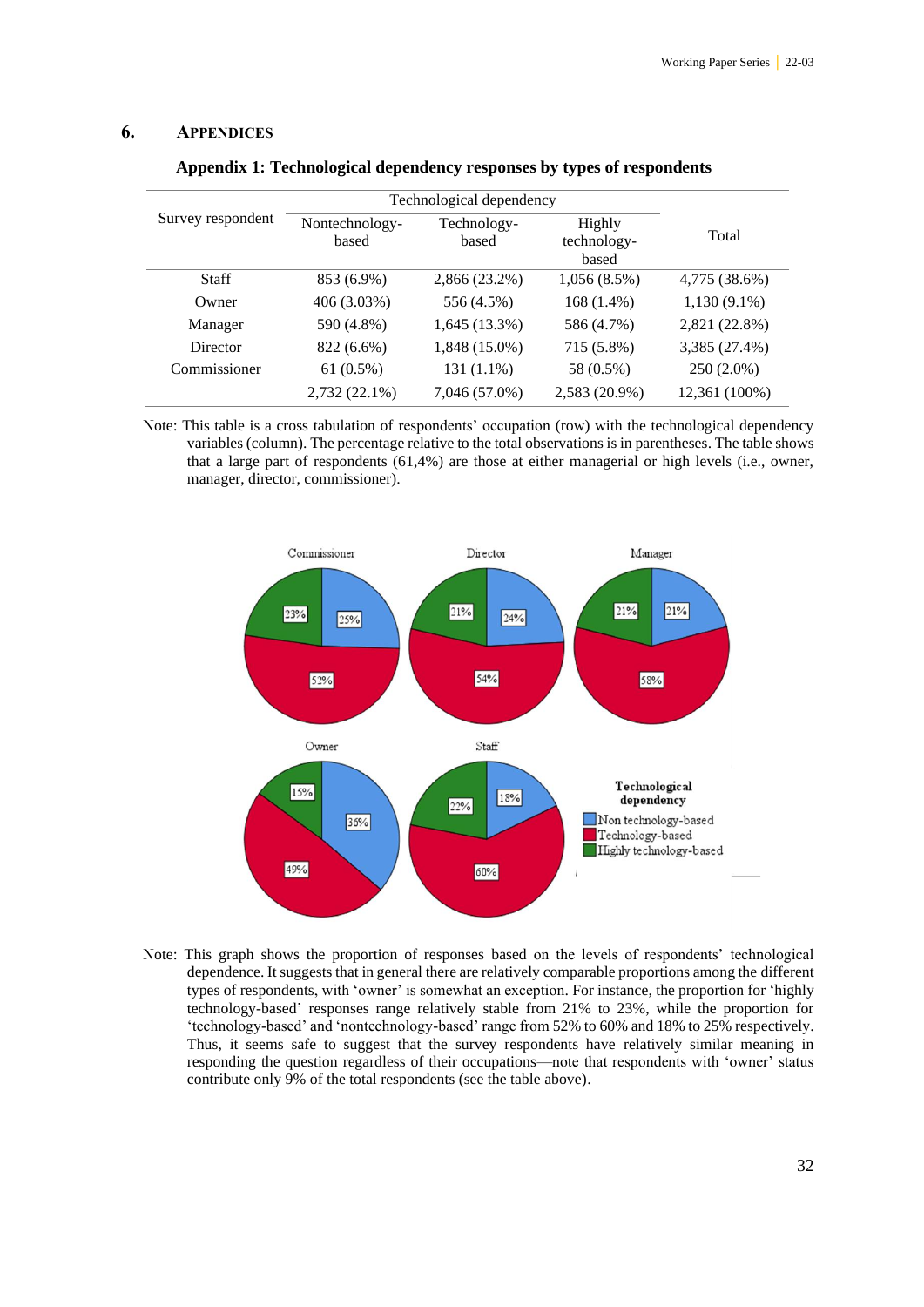|                         |                           | Technological dependency |             |              |        |       |
|-------------------------|---------------------------|--------------------------|-------------|--------------|--------|-------|
|                         |                           | Nontech                  | Technology- | Highly       |        | $\%$  |
|                         |                           | no-logy-                 | based       | technology-  | Total  |       |
| Number of               |                           | based<br>227             | 509         | based<br>198 | 934    | 7.6%  |
| employees               | $1/$ owner                |                          |             |              |        |       |
|                         | 2 - 10 employees          | 977                      | 2,333       | 782          | 4,092  | 33.1% |
|                         | 11 - 50 employees         | 795                      | 2178        | 871          | 3,844  | 31.1% |
|                         | 51 - 100 employees        | 295                      | 786         | 273          | 1,354  | 11.0% |
|                         | 101 - 250 employees       | 221                      | 616         | 227          | 1,064  | 8.6%  |
|                         | $251 - 500$ employees     | 135                      | 264         | 111          | 510    | 4.1%  |
|                         | $> 500$ employees         | 82                       | 360         | 121          | 563    | 4.6%  |
| Total                   |                           | 2,732                    | 7,046       | 2,583        | 12,361 | 100%  |
| <b>Business</b>         | Jawa                      | 1,912                    | 4,977       | 1,792        | 8,681  | 70.2% |
| location                | Sumatra                   | 402                      | 925         | 306          | 1,633  | 13.2% |
|                         | Kalimantan                | 154                      | 390         | 162          | 706    | 5.7%  |
|                         | Sulawesi                  | 130                      | 354         | 128          | 612    | 5.7%  |
|                         | Bali - Nusa T.            | 102                      | 315         | 156          | 573    | 4.6%  |
|                         | Papua Maluku              | 32                       | 85          | 39           | 156    | 1.3%  |
| Total                   |                           | 2,732                    | 7,046       | 2,583        | 12,361 | 100%  |
| Year of                 | 1980 - 1990               | 139                      | 283         | 117          | 539    | 4.4%  |
| establishment           | 1990 - 1995               | 182                      | 471         | 147          | 800    | 6.5%  |
|                         | 1996 - 2000               | 198                      | 653         | 207          | 1,058  | 8.6%  |
|                         | $2001 - 2005$             | 212                      | 530         | 212          | 954    | 7.7%  |
|                         | $2006 - 2010$             | 320                      | 762         | 279          | 1,361  | 11.0% |
|                         | 2011 - 2015               | 454                      | 1,104       | 437          | 1,995  | 16.1% |
|                         | $2016 - 2020$             | 584                      | 1,681       | 602          | 2,867  | 23.2% |
| Total                   |                           | 2,732                    | 7,046       | 2,583        | 12,361 | 100%  |
|                         |                           |                          |             |              |        |       |
| Primary                 | Nonmanufacturer           | 1,947                    | 5,109       | 2,079        | 9,135  | 73.9% |
| characteristic          | Manufacturer              | 785                      | 1,937       | 504          | 3,226  | 26.1% |
| Total                   |                           | 2,732                    | 7,046       | 2,583        | 12,361 | 100%  |
| Primary source          | Domestic                  | 1,723                    | 3,750       | 1,122        | 6,595  | 53.4% |
| of supply               | Overseas                  | 174                      | 588         | 219          | 981    | 7.9%  |
|                         | Mixed                     | 457                      | 1,528       | 540          | 2,525  | 20.4% |
|                         | No or little materials    | 378                      | 1,180       | 702          | 2,260  | 18.3% |
| Total                   |                           | 2,732                    | 7,046       | 2,583        | 12,361 | 100%  |
|                         |                           |                          |             |              |        |       |
| Primary market<br>share | Domestic                  | 2,434                    | 5,969       | 2,115        | 10,518 | 85.1% |
|                         | Overseas                  | 106                      | 338         | 90           | 534    | 4.3%  |
|                         | Mixed                     | 192                      | 739         | 378          | 1309   | 10.6% |
| Total                   |                           | 2,732                    | 7,046       | 2,583        | 12,361 | 100%  |
| Annual sales            | $<$ 5 billion             | 1,156                    | 2,873       | 1,080        | 5,109  | 41.3% |
| turnover (IDR)          | $5$ billion $-10$ billion | 471                      | 1,156       | 457          | 2,084  | 16.9% |

## **Appendix 2: Variables under study by level of technological dependency (n = 12,361)**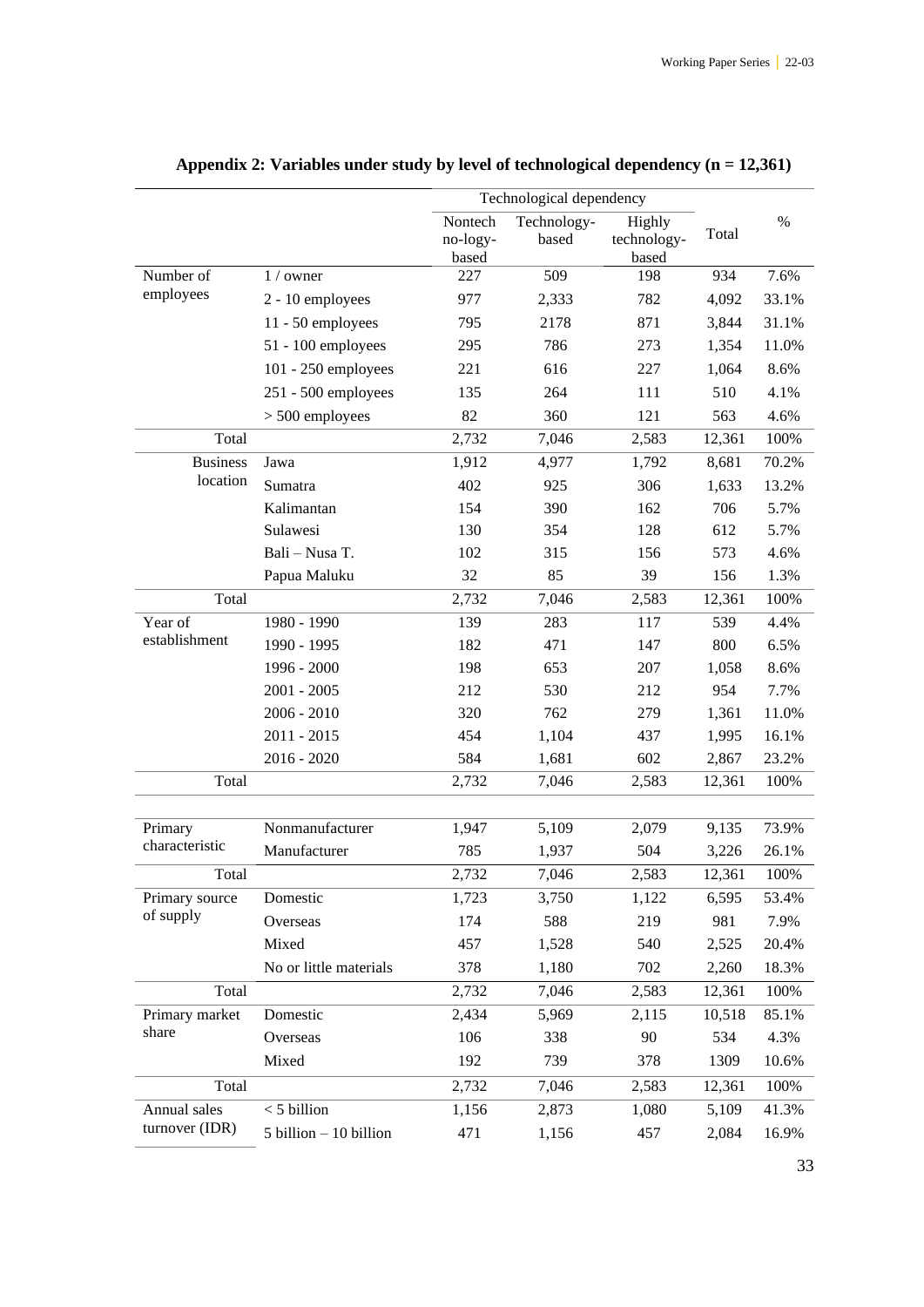|                  | 10 billion $-25$ billion    | 377   | 901   | 344   | 1,622  | 13.1% |
|------------------|-----------------------------|-------|-------|-------|--------|-------|
|                  | $25$ billion $-50$ billion  | 276   | 725   | 241   | 1,242  | 10.0% |
|                  | $50$ billion $-100$ billion | 209   | 564   | 185   | 958    | 7.8%  |
|                  | $> 100$ billion             | 243   | 827   | 276   | 1,346  | 10.9% |
| Total            |                             | 2,732 | 7,046 | 2,583 | 12,361 | 100%  |
| Impact on sales  | Decreasing $> 50\%$         | 1,223 | 2,836 | 1,001 | 5,060  | 40.9% |
|                  | Decreasing 25% - 50%        | 649   | 1,621 | 556   | 2,826  | 22.9% |
|                  | Decreasing <25%             | 536   | 1,504 | 623   | 2,663  | 21.5% |
|                  | Not change                  | 184   | 580   | 214   | 978    | 7.9%  |
|                  | Increasing $<$ 25%          | 95    | 388   | 146   | 629    | 5.1%  |
|                  | Increasing 25% - 50%        | 23    | 76    | 27    | 126    | 1.0%  |
|                  | Increasing $> 50\%$         | 22    | 41    | 16    | 79     | 0.6%  |
| Total            |                             | 2,732 | 7,046 | 2,583 | 12,361 | 100%  |
| Impact on profit | Decreasing $> 50\%$         | 1,221 | 3,006 | 1,048 | 5,275  | 42.7% |
|                  | Decreasing 25% - 50%        | 621   | 1,527 | 540   | 2,688  | 21.7% |
|                  | Decreasing <25%             | 585   | 1,635 | 666   | 2,886  | 23.3% |
|                  | Not change                  | 175   | 490   | 170   | 835    | 6.8%  |
|                  | Increasing $<$ 25%          | 90    | 291   | 116   | 497    | 4.0%  |
|                  | Increasing 25% - 50%        | 23    | 53    | 21    | 97     | 0.8%  |
|                  | Increasing $> 50\%$         | 17    | 44    | 22    | 83     | 0.7%  |
| Total            |                             | 2,732 | 7,046 | 2,583 | 12,361 | 100%  |
| The biggest      | Obtaining raw material      | 110   | 237   | 81    | 428    | 3.5%  |
| hindrance        | Paying operational cost     | 413   | 1213  | 458   | 2,084  | 16.9% |
|                  | Paying labour cost          | 206   | 532   | 209   | 947    | 7.7%  |
|                  | Product distribution        | 80    | 263   | 114   | 457    | 3.7%  |
|                  | Decrease in demand          | 1,442 | 3,490 | 1,196 | 6,128  | 49.6% |
|                  | Increase of oper. cost      | 110   | 385   | 190   | 685    | 5.5%  |
|                  | Debt payment                | 198   | 465   | 181   | 844    | 6.8%  |
|                  | No extraord. hindrance      | 173   | 461   | 154   | 788    | 6.4%  |
| Total            |                             | 2,732 | 7,046 | 2,583 | 12,361 | 100%  |
| Participating in | No                          | 1,403 | 3,506 | 1,345 | 6,254  | 50.6% |
| tax incentives   | Yes                         | 1,329 | 3,540 | 1,238 | 6,107  | 49.4% |
| Total            |                             | 2,732 | 7,046 | 2,583 | 12,361 | 100%  |

Source: Authors' calculation based on survey data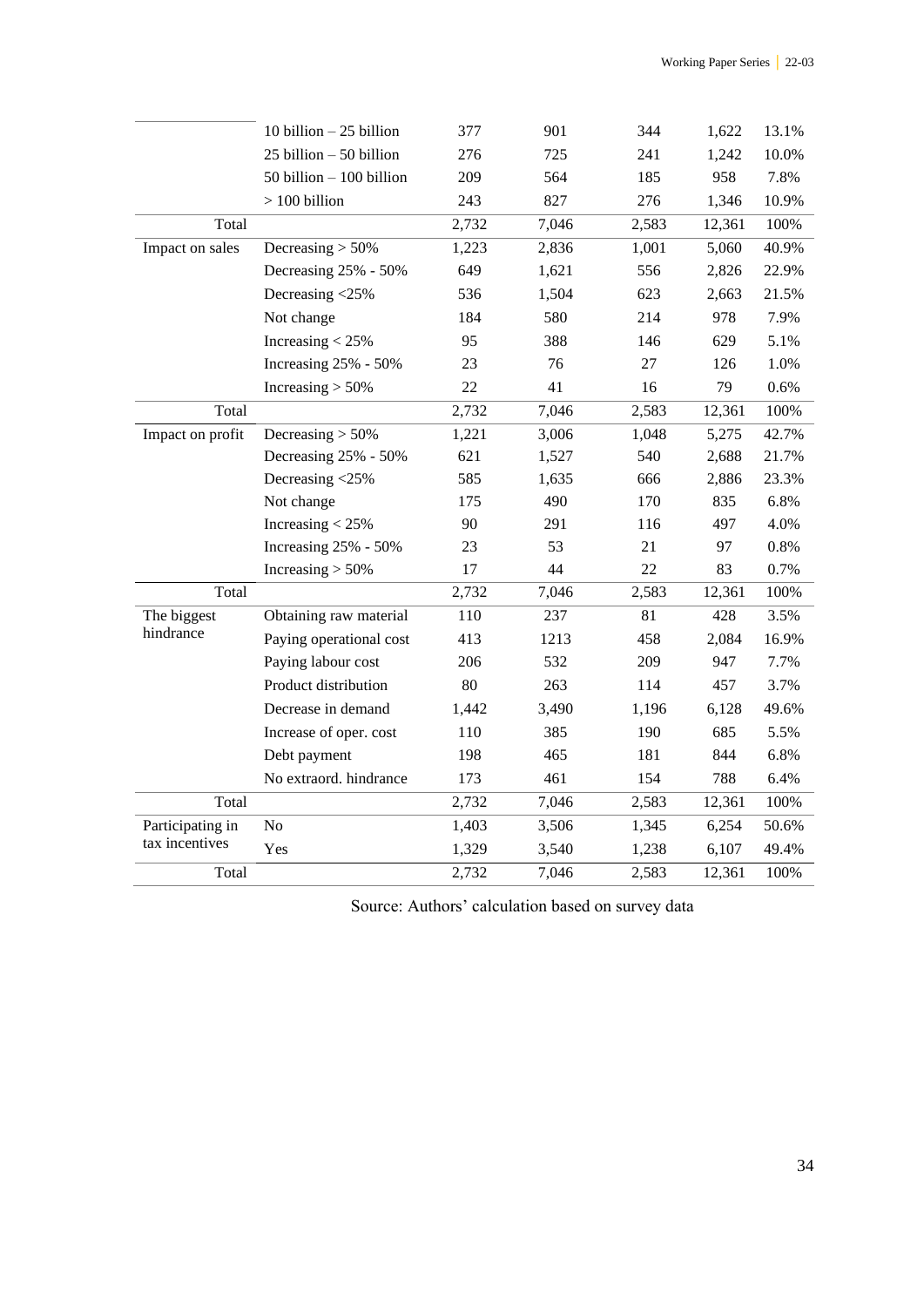|                                 | Pearson Correlations ( $N = 12,361$ ) |                        |                           |                                |                            |                             |                           |                            |                          |
|---------------------------------|---------------------------------------|------------------------|---------------------------|--------------------------------|----------------------------|-----------------------------|---------------------------|----------------------------|--------------------------|
|                                 | Participating in<br>tax incentives    | Number of<br>employees | Primary<br>characteristic | Primary<br>source of<br>supply | Primary<br>market<br>share | Annual<br>sales<br>turnover | <i>Impact</i><br>on sales | <i>Impact on</i><br>profit | The biggest<br>hindrance |
| Participating in tax incentives |                                       | $.356**$               | $.240**$                  | $.019*$                        | $.179**$                   | $.345***$                   | $.086**$                  | $.052**$                   | .008                     |
| Number of employees             | $.356***$                             |                        | $.382**$                  | $.072**$                       | $.288***$                  | $.644***$                   | $.173***$                 | $.092**$                   | .009                     |
| Primary characteristic          | $.240**$                              | $.382**$               |                           | $-.088**$                      | $.233**$                   | $.266**$                    | $.083**$                  | $.045**$                   | $-.021*$                 |
| Primary source of supply        | $.019*$                               | $.072**$               | $-.088**$                 |                                | $.143**$                   | $.024**$                    | $.038**$                  | .008                       | $.060**$                 |
| Primary market share            | $.179***$                             | $.288**$               | $.233**$                  | $.143**$                       |                            | $.219**$                    | 0.015                     | $-.009$                    | $-.027**$                |
| Annual sales turnover           | $.345***$                             | $.644**$               | $.266^{**}$               | $.024**$                       | $.219**$                   |                             | $.170**$                  | $.103**$                   | $.063**$                 |
| Impact on sales                 | $.086**$                              | $.173**$               | $.083**$                  | $.038**$                       | .015                       | $.170**$                    |                           | $.789**$                   | $.174***$                |
| <i>Impact on profit</i>         | $.052**$                              | $.092**$               | $.045***$                 | .008                           | $-.009$                    | $.103**$                    | $.789**$                  | 1                          | $.129**$                 |
| The biggest hindrance           | .008                                  | .009                   | $-.021*$                  | $.060**$                       | $-.027**$                  | $.063**$                    | $.174***$                 | $.129**$                   |                          |

### **Appendix 3: Pearson correlations of variables under study**

\*\*. Correlation is significant at the 0.01 level (2-tailed).

\*. Correlation is significant at the 0.05 level (2-tailed).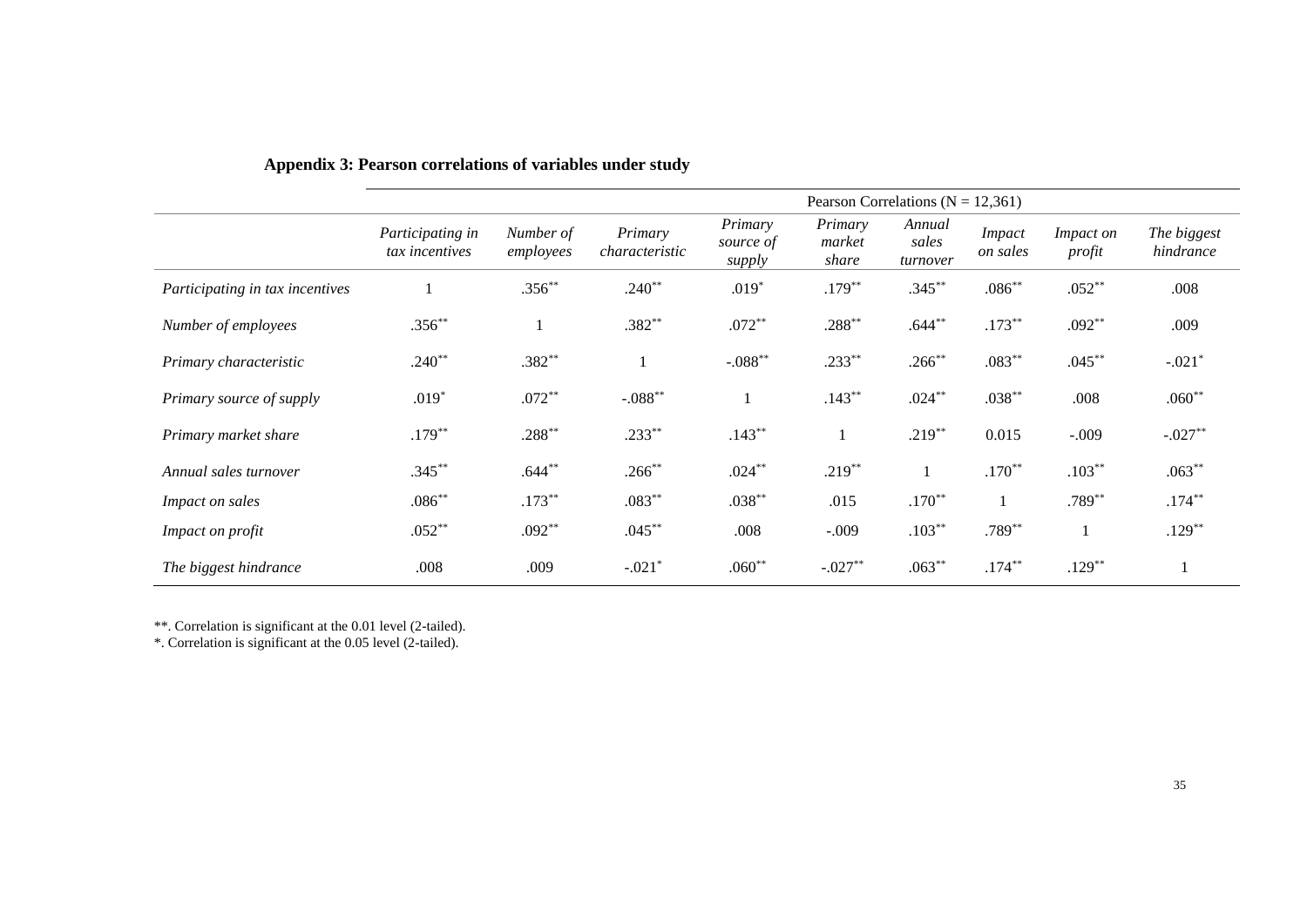|  |  |  | Appendix 4: Crosstabulation of correspondence analysis data |  |  |  |  |  |
|--|--|--|-------------------------------------------------------------|--|--|--|--|--|
|--|--|--|-------------------------------------------------------------|--|--|--|--|--|

|                         | Technological dependency of the businesses |                      |                                |                 |
|-------------------------|--------------------------------------------|----------------------|--------------------------------|-----------------|
| Impact on sales         | Nontechnology-<br>based                    | Technology-<br>based | Highly<br>technology-<br>based | Total           |
| Decreasing $> 50\%$     | 1,223 (9.9%)                               | 2,836 (22.9%)        | $1,001(8.1\%)$                 | 5,060 (40.9%)   |
| Decreasing 25% - 50%    | 649 (5.3%)                                 | $1,621(13.1\%)$      | 556 (4.5%)                     | 2,826 (22.9%)   |
| Decreasing $<$ 25%      | 536 (4.3%)                                 | 1,504 (12.2%)        | 623 (5.0%)                     | 2,663 (21.5%)   |
| Not change              | 184 (1.5%)                                 | 580 (4.7%)           | 214 (1.7%)                     | 978 (7.9%)      |
| Increasing $< 25\%$     | 95 (0.8%)                                  | 388 (3.1%)           | 146 (1.2%)                     | 629 (5.1%)      |
| Increasing $25\%$ - 50% | 23 (0.2%)                                  | 76 (0.6%)            | $27(0.2\%)$                    | $126(1.0\%)$    |
| Increasing $> 50\%$     | $22(0.2\%)$                                | 41 $(0.3\%)$         | $16(0.1\%)$                    | 79 (0.6%)       |
| Total observations      | 2,732 (22.1%)                              | 7,046 (57.0%)        | 2,583 (20.9%)                  | 12.361 (100.0%) |

Appendix 4.A: Cross tabulation of technological dependency and impact on sales

Note: This table is a cross tabulation of the impact on sales (row) with the technological dependency variables (column). The percentage relative to the total observations is in parentheses.

|                                                |                         | Technological dependency |                                |                 |
|------------------------------------------------|-------------------------|--------------------------|--------------------------------|-----------------|
| The biggest hindrance in<br>operating business | Nontechnology-<br>based | Technology-<br>based     | Highly<br>technology-<br>based | Total           |
| Obtaining raw materials                        | 110 (0.9%)              | 237 (1.9%)               | 81 (0.7%)                      | 428 (3.5%)      |
| Paying operational costs                       | 413 (3.3%)              | 1,213 (9.8%)             | 458 (3.7%)                     | 2,084 (16.9%)   |
| Paying labour costs                            | 206 (1.7%)              | 532 (4.3%)               | 209 (1.7%)                     | 947 (7.7%)      |
| Product distributions                          | $80(0.6\%)$             | $263(2.1\%)$             | $114(0.9\%)$                   | 457 (3.7%)      |
| Decrease in demand                             | 1,442 (11.7%)           | 3,490 (28.2%)            | 1.196(9.7%)                    | $6,128(49.6\%)$ |
| Increase of operational costs                  | 110 (0.9%)              | 385 (3.1%)               | 190 (1.5%)                     | 685 (5.5%)      |
| Debt payments                                  | 198 (1.6%)              | 465 (3.8%)               | 181 (1.5%)                     | 844 (6.8%)      |
| No extraordinary hindrance                     | 173 (1.4%)              | 461 (3.7%)               | 154 (1.2%)                     | 788 (6.4%)      |
| Total observations                             | $2,732(22.1\%)$         | 7,046 (57.0%)            | 2,583 (20.9%)                  | 12,361 (100.0%) |

Appendix 4.B: Cross tabulation of technological dependency and business hindrance

Note: This table is a cross tabulation of the biggest hindrance in operating business (row) with the technological dependency variables (column). The percentage relative to the total observations is in parentheses.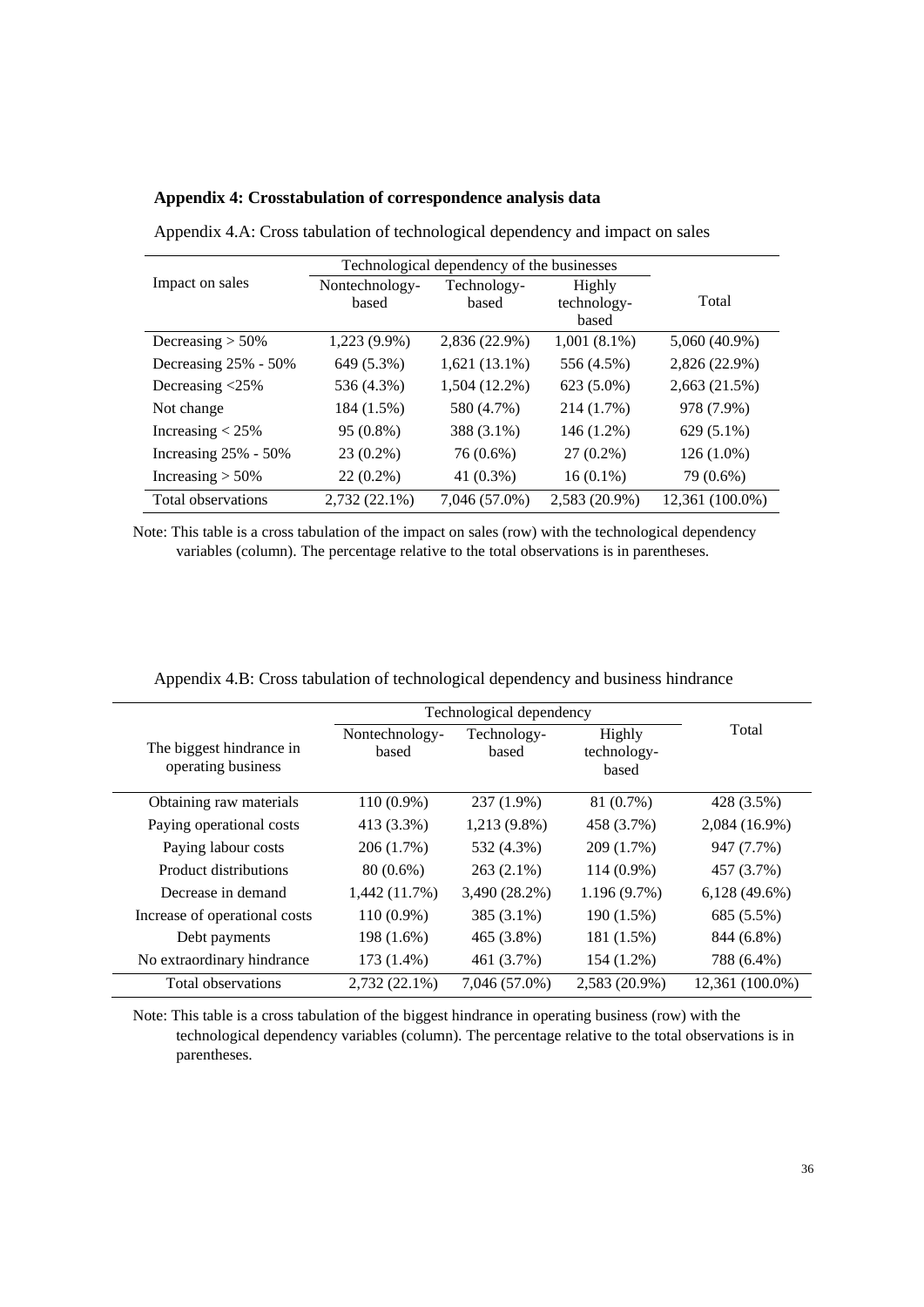#### **Appendix 5: ANOVA for impact on sales**

Appendix 5.A: Descriptive statistics

| Dependent Variable: Impact on Sales |               |      |           |        |
|-------------------------------------|---------------|------|-----------|--------|
| Technological                       | Utilising tax | Mean | Standard  | N      |
| dependency                          | incentive?    |      | Deviation |        |
| Nontechnology-based                 | No            | 1.97 | 1.245     | 1,403  |
|                                     | Yes           | 2.16 | 1.246     | 1,329  |
|                                     | Total         | 2.06 | 1.249     | 2,732  |
| Technology-based                    | No            | 2.08 | 1.254     | 3,506  |
|                                     | Yes           | 2.35 | 1.348     | 3,540  |
|                                     | Total         | 2.21 | 1.309     | 7,046  |
| Highly technology-based             | No            | 2.21 | 1.290     | 1,345  |
|                                     | Yes           | 2.32 | 1.334     | 1,238  |
|                                     | Total         | 2.26 | 1.313     | 2,583  |
| Total                               | No            | 2.08 | 1.262     | 6,254  |
|                                     | Yes           | 2.30 | 1.326     | 6,107  |
|                                     | Total         | 2.19 | 1.299     | 12,361 |

Appendix 5.B: Robustness tests for impact on sales

|                 | Levene's Test of Equality of Error Variances <sup>a,b</sup>                                         |                  |     |                 |       |
|-----------------|-----------------------------------------------------------------------------------------------------|------------------|-----|-----------------|-------|
|                 |                                                                                                     | Levene           | df1 | df <sub>2</sub> | Sig.  |
|                 |                                                                                                     | <b>Statistic</b> |     |                 |       |
| Impact on sales | Based on Mean                                                                                       | 14.345           | 5   | 12.355          | 0.000 |
|                 | Based on Median                                                                                     | 5.555            | 5   | 12.355          | 0.000 |
|                 | Based on Median and with adjusted df                                                                | 5.555            |     | 11,070.599      | 0.000 |
|                 | Based on trimmed mean                                                                               | 13.646           |     | 12.355          | 0.000 |
|                 | Tests the null hypothesis that the error variance of the dependent variable is equal across groups. |                  |     |                 |       |

a. Dependent variable: Impact on sales

b. Design: Intercept + Technological dependency + Tax incentives status + Technological dependency \* Tax incentives status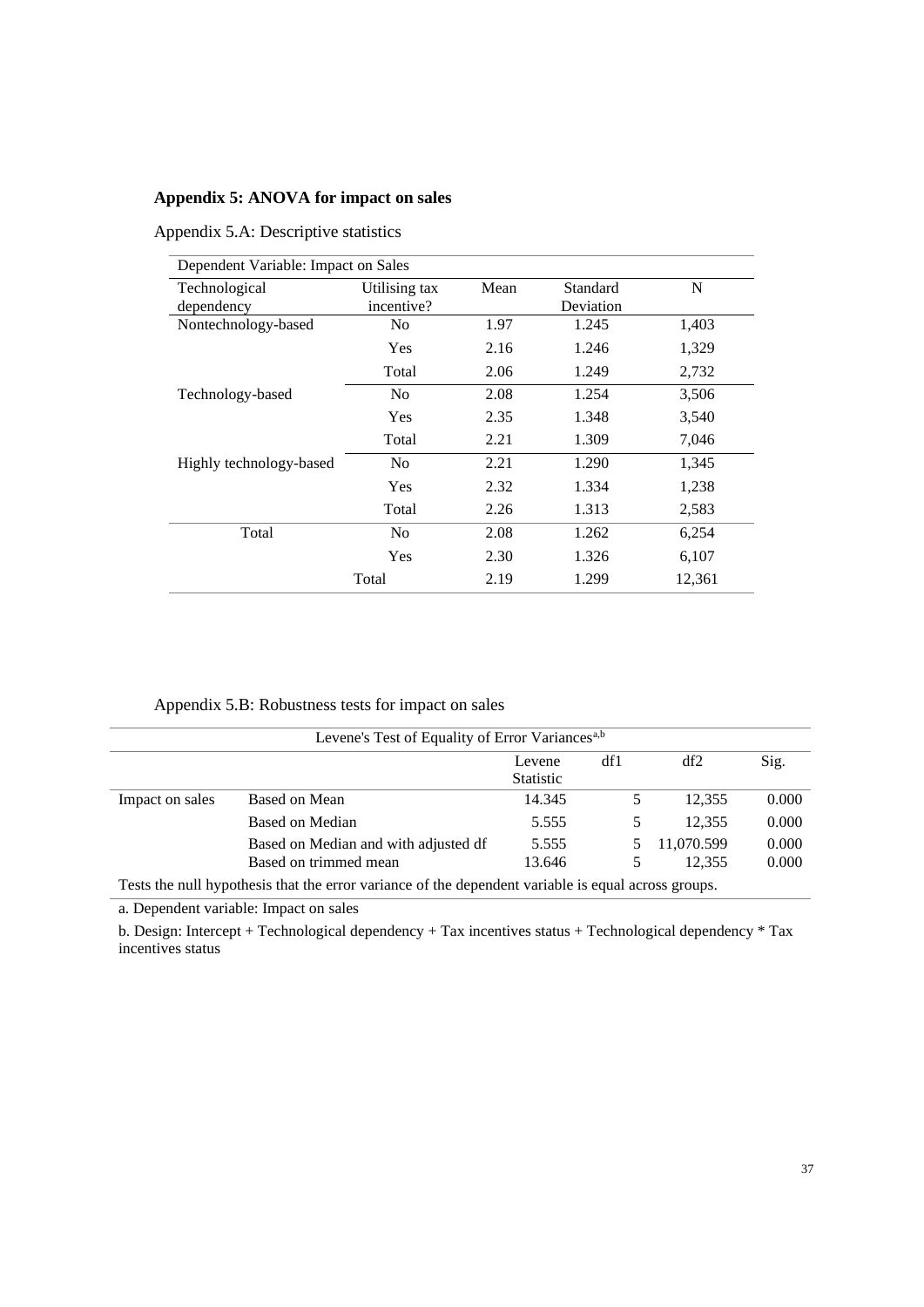|                                                        |                               |                |                | Tests of Between-Subjects Effects |       |                           |                       |                                |
|--------------------------------------------------------|-------------------------------|----------------|----------------|-----------------------------------|-------|---------------------------|-----------------------|--------------------------------|
| Dependent Variable: Impact on Sales                    |                               |                |                |                                   |       |                           |                       |                                |
| Source                                                 | Type III<br>Sum of<br>Squares | df             | Mean<br>Square | $\mathbf{F}$                      | Sig.  | Partial<br>Eta<br>Squared | Noncent.<br>Parameter | Observed<br>Power <sup>b</sup> |
| Corrected Model                                        | $227,621$ <sup>a</sup>        | 5              | 45.524         | 27.284                            | 0.000 | 0.011                     | 136.421               | 1.000                          |
| Intercept                                              | 47,743.181                    |                | 47,743.181     | 28,614.165                        | 0.000 | 0.698                     | 28,614.165            | 1.000                          |
| Tech. dependency                                       | 60.937                        | 2              | 30.469         | 18.261                            | 0.000 | 0.003                     | 36.522                | 1.000                          |
| Tax incentives<br>status                               | 95.174                        | 1              | 95.174         | 57.041                            | 0.000 | 0.005                     | 57.041                | 1.000                          |
| Technological<br>dependency * Tax<br>incentives status | 12.162                        | $\mathfrak{2}$ | 6.081          | 3.644                             | 0.026 | 0.001                     | 7.289                 | 0.674                          |
| Error                                                  | 20,614.510                    | 12,355         | 1,669          |                                   |       |                           |                       |                                |
| Total                                                  | 80,111.000                    | 12,361         |                |                                   |       |                           |                       |                                |
| Corrected Total                                        | 20,842.131                    | 12,360         |                |                                   |       |                           |                       |                                |
| a. R Squared = .011 (Adjusted R Squared = .011)        |                               |                |                |                                   |       |                           |                       |                                |

b. Computed using alpha = .05

|                                  | Robust Tests of Equality of Means: Impact on Sales |     |           |       |
|----------------------------------|----------------------------------------------------|-----|-----------|-------|
|                                  | Statistic <sup>a</sup>                             | df1 | df2       | Sig.  |
| Welch                            | 19.376                                             | ∠   | 5,487.645 | 0.000 |
| Brown-Forsythe                   | 18.747                                             | ∠   | 8.218.130 | 0.000 |
| a. Asymptotically F distributed. |                                                    |     |           |       |

## **Appendix 6: ANOVA for impact on profit**

## Appendix 6.A: Descriptive statistics

| Dependent Variable: Impact on profit |                             |      |                       |        |
|--------------------------------------|-----------------------------|------|-----------------------|--------|
| Technology dependency                | Utilising tax<br>incentive? | Mean | Standard<br>Deviation | N      |
| Nontechnology-based                  | N <sub>0</sub>              | 1.97 | 1.194                 | 1,403  |
|                                      | <b>Yes</b>                  | 2.15 | 1.251                 | 1,329  |
|                                      | Total                       | 2.06 | 1.225                 | 2,732  |
| Technology-based                     | N <sub>0</sub>              | 2.07 | 1.229                 | 3,506  |
|                                      | <b>Yes</b>                  | 2.19 | 1.272                 | 3,540  |
|                                      | Total                       | 2.13 | 1.252                 | 7,046  |
| Highly technology-based              | N <sub>0</sub>              | 2.15 | 1.248                 | 1,345  |
|                                      | <b>Yes</b>                  | 2.24 | 1.311                 | 1,238  |
|                                      | Total                       | 2.19 | 1.280                 | 2,583  |
| Total                                | N <sub>0</sub>              | 2.06 | 1.227                 | 6,254  |
|                                      | <b>Yes</b>                  | 2.19 | 1.276                 | 6,107  |
|                                      | Total                       | 2.13 | 1.253                 | 12,361 |